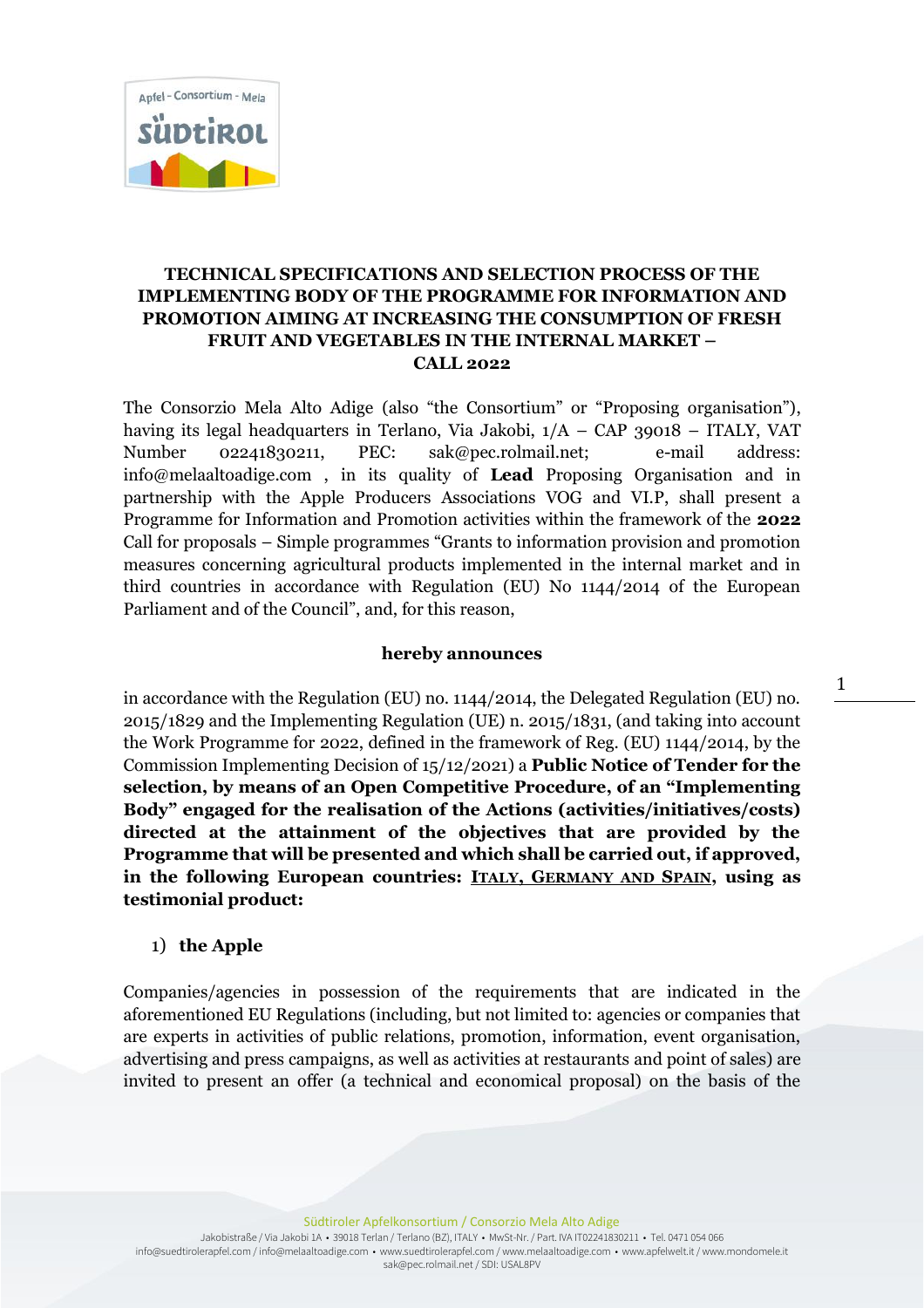

# indications that are described in this document under the paragraph entitled **"TECHNICAL SPECIFICATIONS".**

The Consorzio Mela Alto Adige intends to carry out the selection of the Implementing body through an Open Competitive Procedure in compliance with the principles of cross-border interest, non-discrimination, equal treatment, transparency, publicity, proportionality, clarity and consistency of the established selection and award criteria on the purpose of the requested services and with the value of the same, best value for money and absence of conflicts of interest, in accordance with the conditions indicated by the relevant European Regulations, by the document "*Guidance on competitive procedure Ref. Ares (2016) – 07/06/2016*" and the last version available of the Decree of the General Director of the Ministry of Agriculture, Food, Forestry n. 0208929 dated May 6, 2021.

It is hereby specified that, since this invitation to tender is aimed at the execution of a soonto-be-presented European project, should the Lead Proposing Consortium not be approved as the beneficiary of said project by the EU entities, the winning of this tender shall be considered void and ineffective, and that, in such a case, the Proposing Consortium shall have no responsibilities whatsoever and shall not be subject to any claims and/or damages requests.

Should the Programme be approved, the successful bidder of this Call for tender (Executing Agency) will be responsible for the execution of the activities foreseen and the relationship between the Executing Agency and the Consortium will be governed by a specific contract. In general, the Executing Agency shall not only carry out the agreed activities, but also prepare both financial and operational reports, making available to Consortium the proofs of payment related to the expenses incurred, as well as all the documentation and information related to the activities carried out (e.g. photos, contacts and results reached, list of attendees, video recordings, description of the activities carried out).

# **The proposals presented within the Tender for the Selection are considered as valid for 12 months.**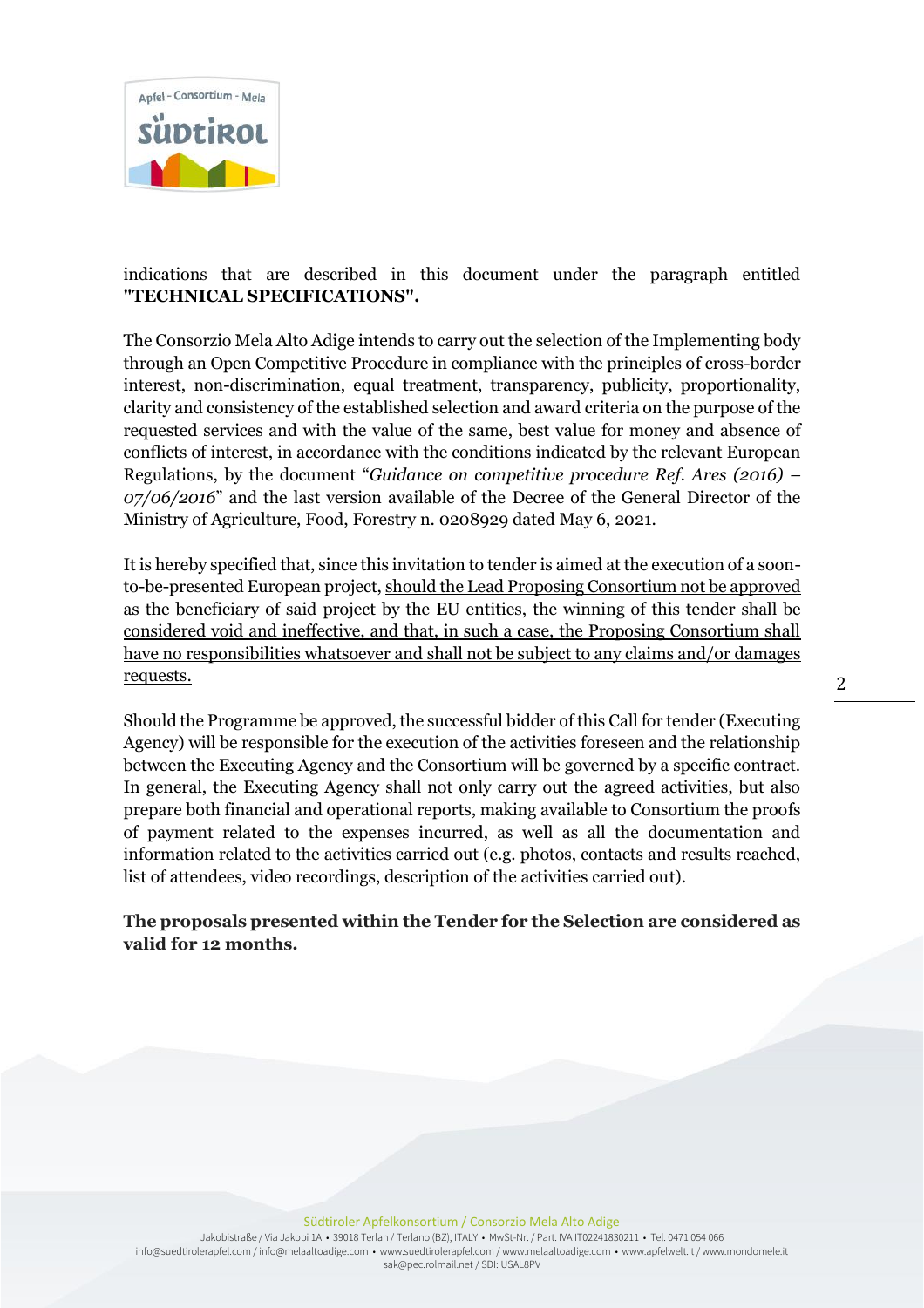

### **PRIMARY INFORMATION**

| PROPOSING ORGANISATION:          | Consorzio Mela Alto Adige (Lead organisation)                                                                                                                                                                                                                                                                                                                                                                                                                                                                                                                        |
|----------------------------------|----------------------------------------------------------------------------------------------------------------------------------------------------------------------------------------------------------------------------------------------------------------------------------------------------------------------------------------------------------------------------------------------------------------------------------------------------------------------------------------------------------------------------------------------------------------------|
| PARTNER ORGANISATIONS:           | VI.P<br>(Associazione delle<br>Cooperative<br>Ortofrutticole della Val Venosta)<br>(Consorzio<br>delle<br><b>VOG</b><br>Cooperative<br>Ortofrutticole dell'Alto Adige Soc. Agricola<br>$Coop.$ )                                                                                                                                                                                                                                                                                                                                                                     |
| <b>TARGET MARKETS:</b>           | Italy, Germany and Spain                                                                                                                                                                                                                                                                                                                                                                                                                                                                                                                                             |
| TESTIMONIAL PRODUCTS:            | (to be used within the framework of the<br>activities<br>initiatives,<br>proposed<br>and<br>as<br>testimonial product)<br>1) Apple                                                                                                                                                                                                                                                                                                                                                                                                                                   |
| PROGRAMME DURATION:              | 36 months (3 years), starting approximately<br>from month of February/March 2023                                                                                                                                                                                                                                                                                                                                                                                                                                                                                     |
| TARGET GROUPS OF THE ACTIVITIES: | (in the target markets of the Programme)<br>Consumers (children, young people, seniors<br>responsible for purchasing and family food<br>diet)<br>Food & agricultural sector operators, large<br>scale distribution and HO.RE.CA. sector<br>Journalists (including those from the health,<br>sports, nutrition, and wellness industries),<br>bloggers<br>Opinion leaders and decision makers<br>Health professionals (nutritionists, dietitians,<br>health students/trainees)<br>Managers of school canteens or other canteens<br>(e.g. hospital or company canteens) |

FINANCIAL RESOURCES: **€ 1.852.322,00 – net of VAT**.

Südtiroler Apfelkonsortium / Consorzio Mela Alto Adige

Jakobistraße / Via Jakobi 1A • 39018 Terlan / Terlano (BZ), ITALY • MwSt-Nr. / Part. IVA IT02241830211 • Tel. 0471 054 066 info@suedtirolerapfel.com / info@melaaltoadige.com • www.suedtirolerapfel.com / www.melaaltoadige.com • www.apfelwelt.it / www.mondomele.it sak@pec.rolmail.net / SDI: USAL8PV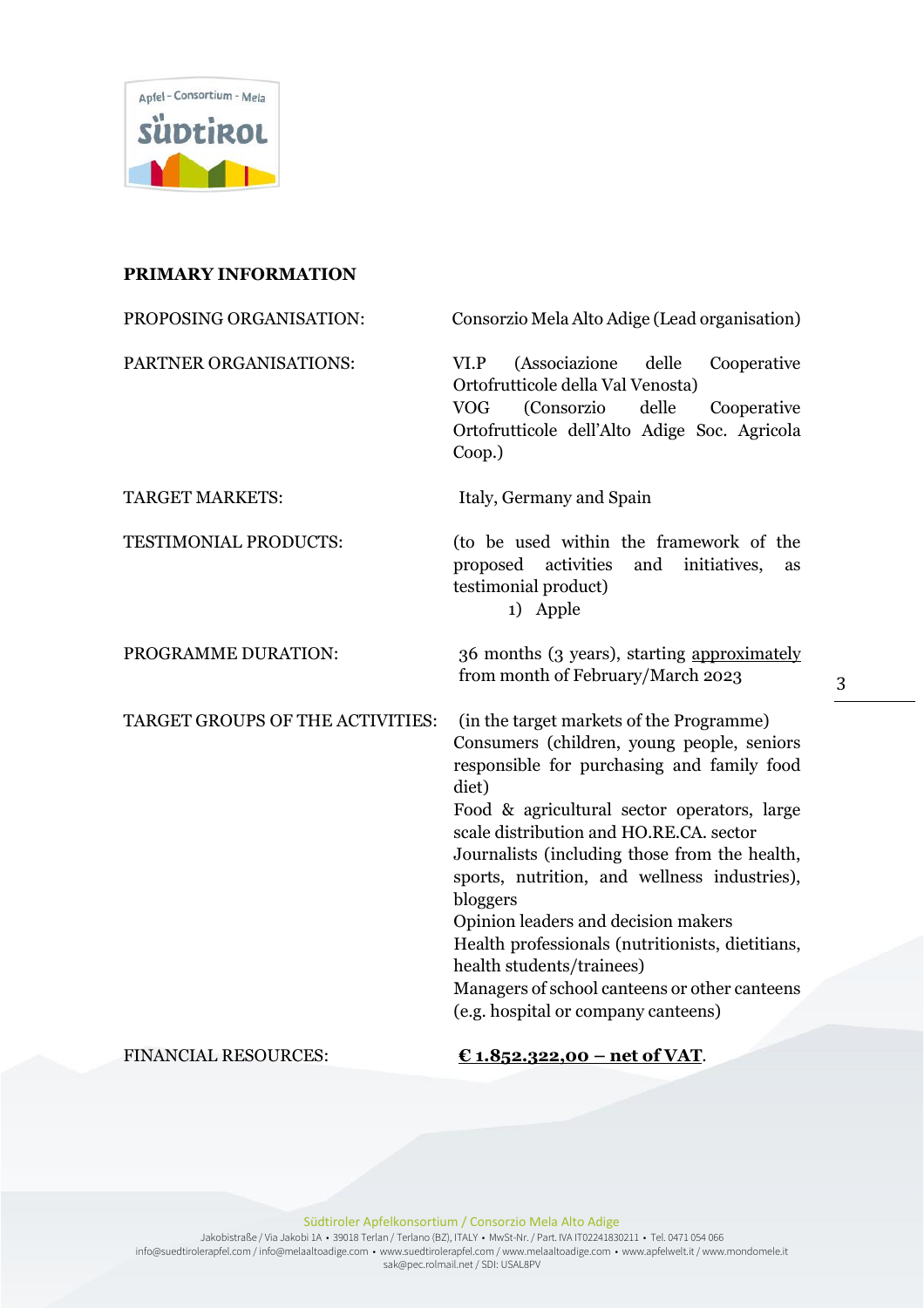

These resources **are intended for the realisation of the activities and initiatives (in the 3 years), and must also include the fee for the Implementing Body**; however, **they do not include** other administrative expenses which have to be borne exclusively by the Proposing Organisation.

## **Percentage division of the overall costs (Activities + Fee) divided by target country**:

Italy – 45%, 833.544,90 € Germany – 30%, 555.696,60 € Spain – 25%, 463.080,50 €

4

#### Südtiroler Apfelkonsortium / Consorzio Mela Alto Adige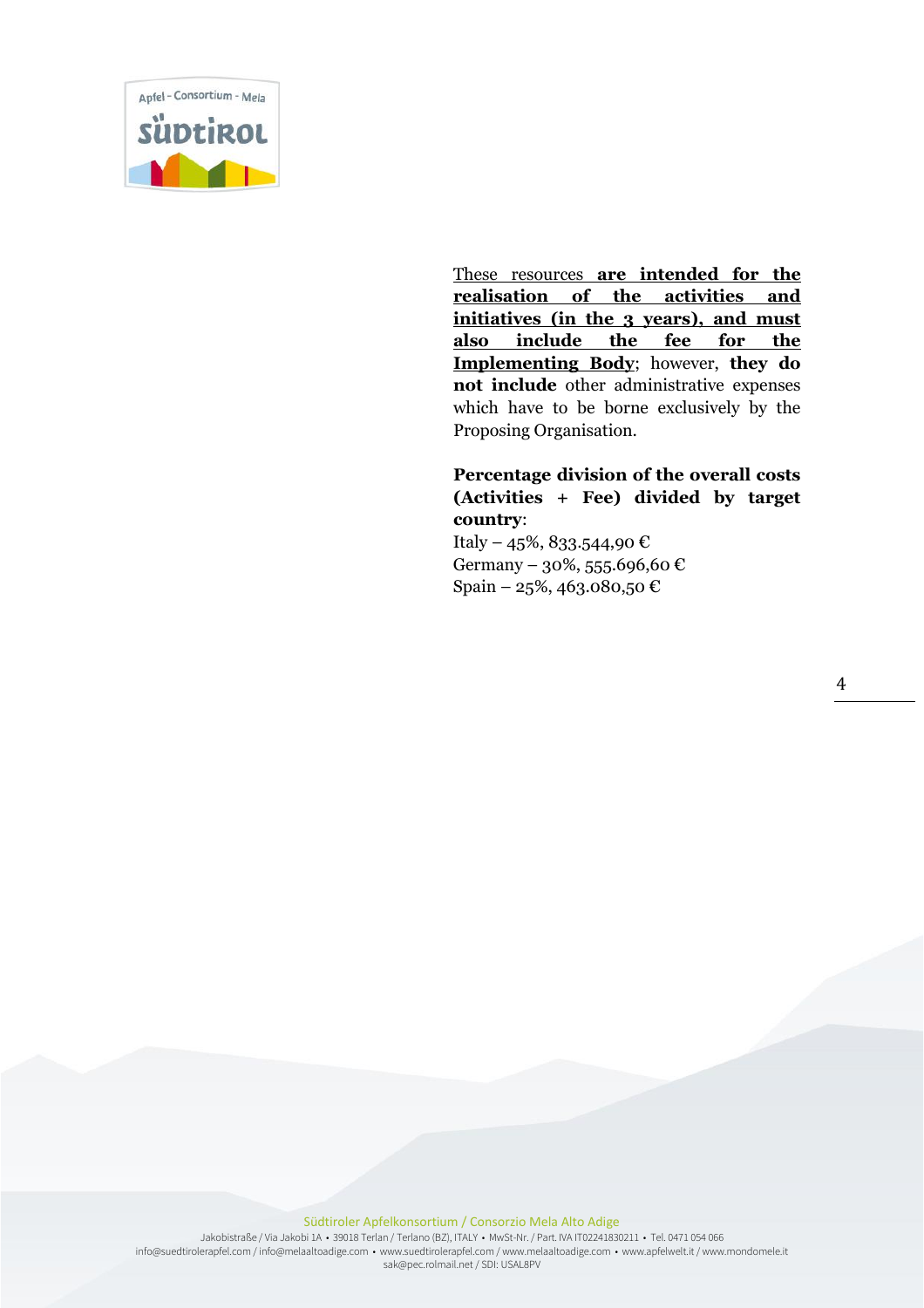

#### **TECHNICAL SPECIFICATIONS**

### **MAIN OBJECTIVES OF THE PROGRAMME**

The Programme contributes to the achievement of the general objective of EU Reg. no. 1144/2014 (art. 2) to *strengthen the competitiveness of the agricultural sector of the European Union*, and of the specific objectives, also considering the priorities of the European Commission expressed, in particular, in the *European Green Deal* and the *Farm to Fork Strategy*.

The *European Green Deal* outlines ways to make the European Union climate neutral by 2050, setting out a new strategy for sustainable and inclusive growth to stimulate the economy, improve people's health and quality of life, take care of nature and leave no one behind.

The *Farm to Fork Strategy*, within the framework of the Green Deal, comprehensively addresses the challenges of achieving sustainable food systems by recognizing the inseparable links between healthy people, healthy societies and a healthy planet.

In order to promote sustainable food consumption and facilitate the transition to healthy and sustainable diets, current food consumption patterns need to be changed as they are unsustainable from both a health and environmental perspective. Therefore, it is necessary to provide consumers with clear information in order to make informed food choices that will make it easier for them to improve their diet, as this will benefit their health and quality of life, while also reducing health, social and waste costs.

The product APPLE can thus be used to concretely illustrate all the concepts that are further detailed in the next paragraph "Subjects to be handled".

In the light of the above, in addition to contributing to the general one of EU Reg. no. 1144/2014, the objectives of the Programme are:

- 1. **to inform consumers** about the benefits of adopting healthier diets that include **increased consumption of fresh fruits and vegetables** produced in the European Union and characterized by high quality and safety standards;
- **2. to increase the consumption of the testimonial product of the Programme**, as an example of the variety and versatility of the Union's fruit and vegetable production **and, consequently, of all European fruit and vegetable products** – thus contributing to the achievement of the consumption quantity recommended by the WHO (400 gr/5 portions per day, per person);
- 3. **to increase the appeal and therefore the competitiveness and market share of the Union's fruit and vegetable products**, also through targeted activities with specific target groups (e.g. children, sportsmen, seniors).

Südtiroler Apfelkonsortium / Consorzio Mela Alto Adige

Jakobistraße / Via Jakobi 1A • 39018 Terlan / Terlano (BZ), ITALY • MwSt-Nr. / Part. IVA IT02241830211 • Tel. 0471 054 066 info@suedtirolerapfel.com / info@melaaltoadige.com • www.suedtirolerapfel.com / www.melaaltoadige.com • www.apfelwelt.it / www.mondomele.it sak@pec.rolmail.net / SDI: USAL8PV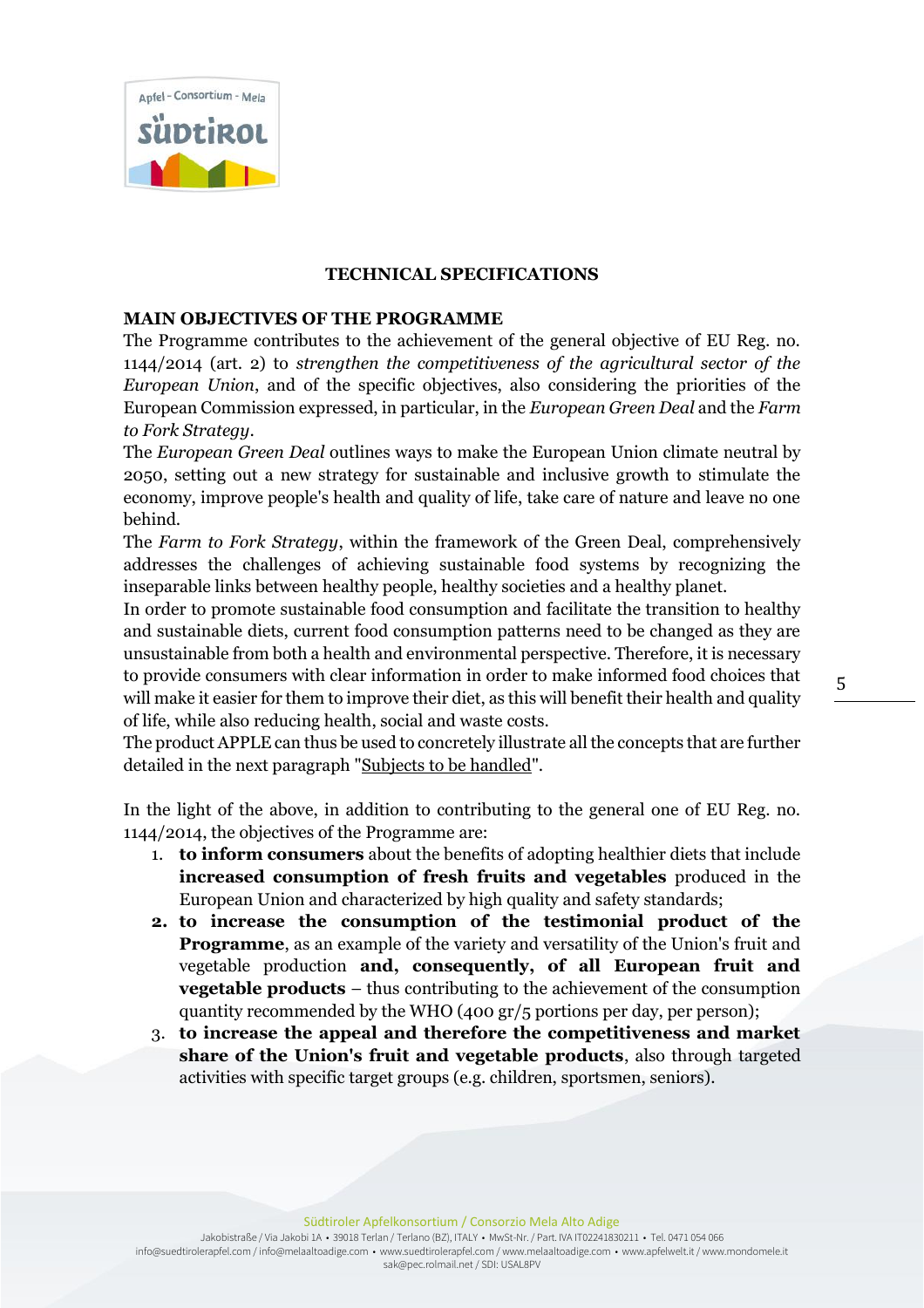

The bodies (companies, agencies, etc.) that participate in this Call for tender for the selection of the implementing body shall draw up a body of activities and initiatives (including informational, educational and promotional materials) that are consistent with a well-identified and targeted strategy, in consideration of **the objectives** to be achieved, the topics to be handled, the characteristics of the testimonial products and the target countries, the target groups of the initiatives, the duration of the programme, and the financial resources that are available.

### **SUBJECTS TO BE HANDLED**

In order to achieve the Programme's objectives, the main thematic areas to be addressed within the Programme are the following:

- for the purpose of increasing the competitiveness of **European agriculture** in the target markets, it is necessary to go into detail on the **distinctive characteristics of the latter**, and thus to generically and technically go into depth (depending upon the typology of the target groups that are the recipients of the specific initiatives) on **the meaning that "quality" and food safety hold for the European Union.** This value is reflected in strict standards for production methods and supply chain controls;
- **the meaning of quality of agricultural production must then be associated and connected to the quality of life and of the environment in which the European citizen live.** An increase in the consumption of fruits and vegetables substantially contributes to a correct and balanced diet and to the resulting undeniable benefits in terms of both health and economics. Information do exist and are available, as well as the products themselves, but the consumer must be aware of them, must have easy access to them and be aware of the great variety that characterizes the fruit and vegetable sector of the Union and the great versatility that characterizes it;
- here, the Programme's testimonial product plays its crucial role: for example, the apples produced in South Tyrol – which, with its more than 18,400 hectares of dedicated land, represents the largest closed and continuous apple-growing area in the European Union – are available in about 30 varieties (including organic apples, apples with European quality certification and new varieties not yet certified, but produced according to the high European quality standards - the concept of variety must also be highlighted in the communication content of the Programme) and satisfy all tastes (sour or sweet flavour, crunchy, soft, juicy texture...). The apple can also be eaten fresh, as well as in freshly-prepared juice and in gastronomic preparations, and represents the variety and versatility that characterizes all European fruit and vegetable production;

6

Südtiroler Apfelkonsortium / Consorzio Mela Alto Adige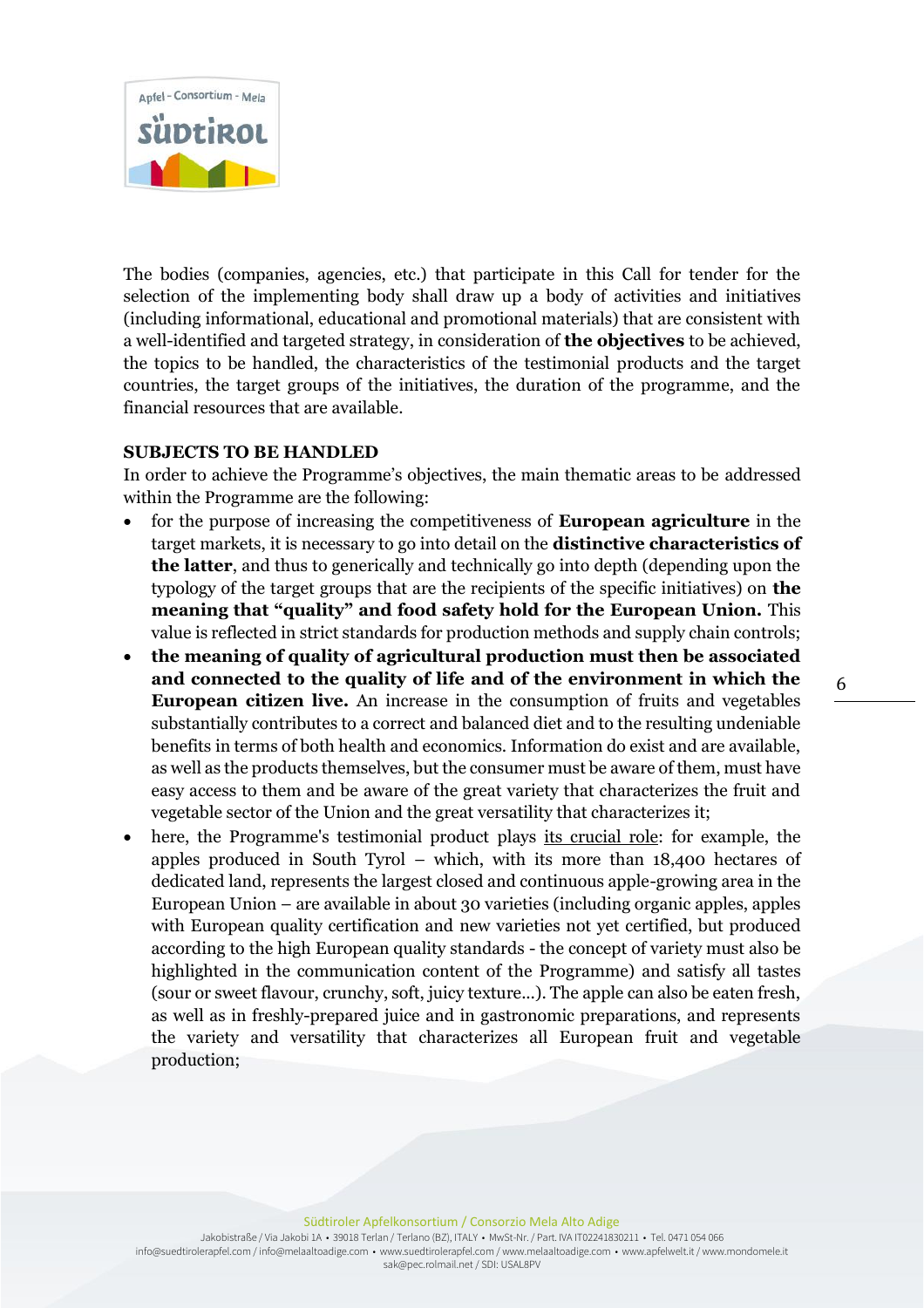

• **therefore, it is essential that the appeal of the whole fruit and vegetable sector increases**, demonstrating that a healthy diet offers almost unlimited possibilities, which can be adapted to all tastes and needs, without having to give up the taste and the variety and richness of one's diet.

The apple, indeed, because of its organoleptic properties and the large number of available varieties (characteristics that should be highlighted and that in different measure, shares with the whole fruit and vegetable production of the Union), is suitable for the diet of children, sportsmen, young and old people.

A higher and more conscious attention to the consumption of fruits and vegetables allows to benefit of essential elements for the growth, for the reintegration of vitamins and mineral salts, for the fight against specific pathologies and for a general wellness for all categories of consumers;

• **apple, with its positive and representative characteristics, puts itself at the service of the entire fruit and vegetable sector of the Union**, demonstrating that a conscious and informed choice regarding one's diet does not imply any kind of sacrifice in terms of taste and variety of consumption. This helps to increase the appeal of the European fruit and vegetable sector – due to an "iconic" product such as the apple – and to increase its market share within the Union itself.

#### **TYPES OF ELIGIBLE ACTIVITIES AND INITIATIVES**

The activities and initiatives that are eligible within the framework of the Programme that will be presented by the Consortium, in respect of the reference EU Regulations, are similar to those classic activities and initiatives of information and promotion of high-quality agricultural, wine, and food products, **taking into account the thematic areas to be handled and the objectives as indicated above** (above all else in terms of the contents of the communication):

- **PUBLIC RELATIONS:** continuous PR activities (PR office), organisation of press events; cooperations with bloggers, opinion leaders and decision makers; creation and/or collaboration of a panel of "experts".
- **WEBSITE, SOCIAL MEDIA:** setup, updating, maintenance of a web-page dedicated to the Programme to be included in the Consortium Mela Alto Adige and other Programme partners' (VI.P and VOG) websites, development of a social media strategy (content strategy and timing of periodic posting in already existing social media profiles/accounts).
- **ADVERTISING:** print; on-line.

#### Südtiroler Apfelkonsortium / Consorzio Mela Alto Adige

Jakobistraße / Via Jakobi 1A • 39018 Terlan / Terlano (BZ), ITALY • MwSt-Nr. / Part. IVA IT02241830211 • Tel. 0471 054 066 info@suedtirolerapfel.com / info@melaaltoadige.com • www.suedtirolerapfel.com / www.melaaltoadige.com • www.apfelwelt.it / www.mondomele.it sak@pec.rolmail.net / SDI: USAL8PV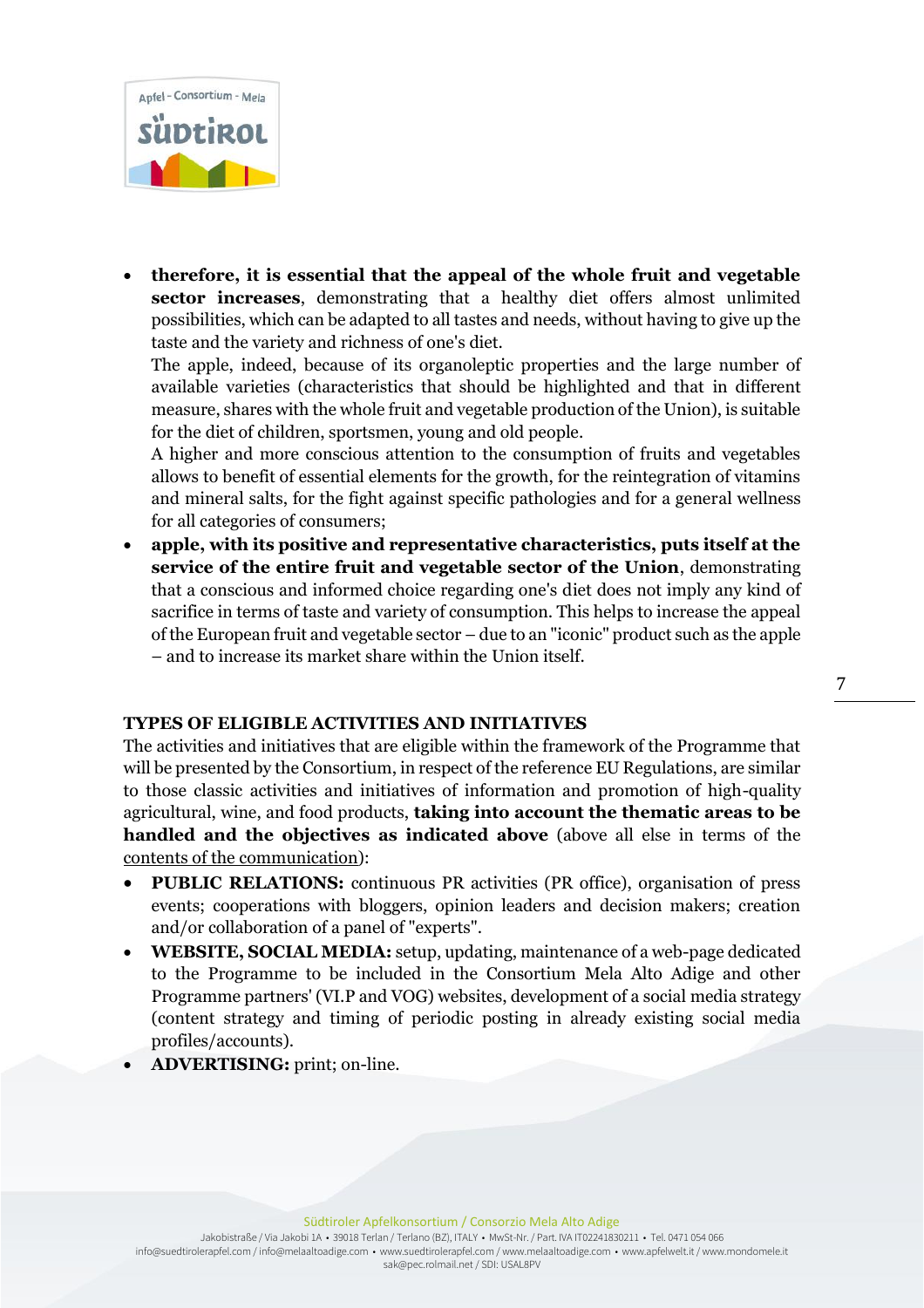

- **COMMUNICATION TOOLS:** definition of the distinctive key visual of the programme, preparation of publications, definition of media kits, promotional merchandise; promotional and informative videos. The content of the information material should refer to the "subjects to be handled" and take into account the type of target groups at which it is aimed.
- **EVENTS:** stands at trade fairs; organisation of seminars, workshops, B2B meetings, trainings for trade/cooks and HO.RE.CA. professionals, but also for other types of target groups, e.g., healthcare personnel in training/collaboration with panel of experts; activities in culinary schools; activities in schools (involving, for example, children and parents); restaurant weeks; sponsorship of events, including sport events; study trips (Incoming) in the production areas of testimonial products (not only addressed to food distribution operators); other events.
- **POINT-OF-SALE (POS) PROMOTION**: tasting and information days at points of sale (including advertising in chain leaflets, announcements on in-store radio, specific visibility material).
- **OTHER ACTIVITIES**: e.g. storage, shipping and logistics; market researches (for which the purpose, method of implementation and interpretation of the data must be described); testimonial and/or Brand Ambassador involvement; sensorial analyses carried out by experts, etc. …)

In order to develop a coherent and realistic proposal (also taking into account the continuation of the Covid-19 pandemic), please note the following:

- currently, it is still very difficult to proceed with product tasting at points of sale, due to hygienic-sanitary measures aimed at containing the spread of the pandemic. Therefore, the Agencies are invited to propose **also** alternative ways of collaborating with large-scale food retailers, which do not necessarily imply the tasting of products (or that allow it, in full safety and compliance with the rules). However, the result must be aimed at the visibility - among consumers - of the testimonial products and of the topics that the Programme intends to promote;
- please consider the breakdown of the investments (activities + fees of the implementing organisation), by target country, **in the three-year period** of implementation of the Programme:

Italy – 45%, 833.544,90 € Germany – 30%, 555.696,60 € Spain – 25%, 463.080,50  $\text{\textsterling}$ 

Jakobistraße / Via Jakobi 1A • 39018 Terlan / Terlano (BZ), ITALY • MwSt-Nr. / Part. IVA IT02241830211 • Tel. 0471 054 066 info@suedtirolerapfel.com / info@melaaltoadige.com • www.suedtirolerapfel.com / www.melaaltoadige.com • www.apfelwelt.it / www.mondomele.it sak@pec.rolmail.net / SDI: USAL8PV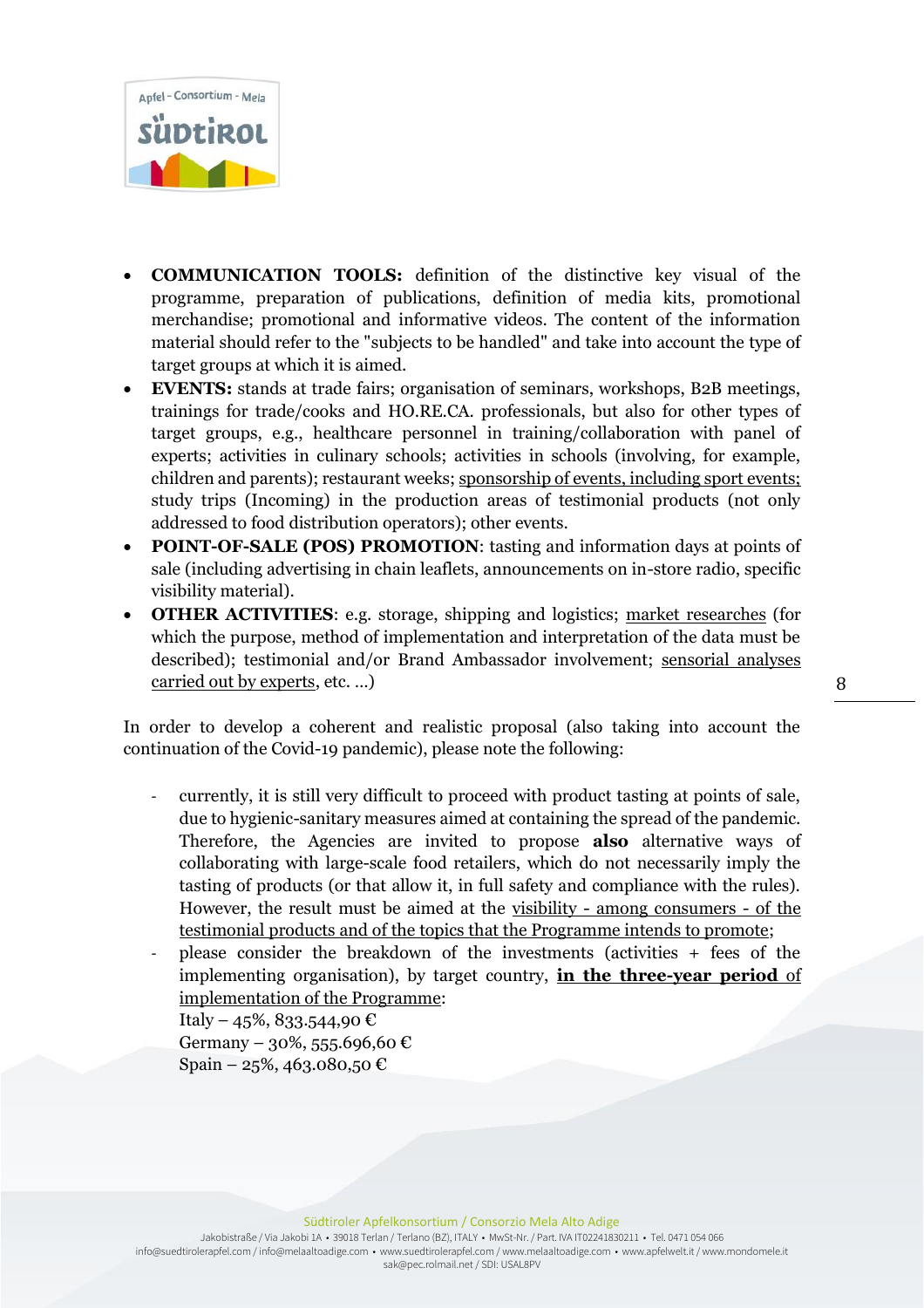

- in general, it is expected that the operational proposals will also consider the evolution induced by the Programme both in the relationships with the target groups and in the dissemination of information and knowledge. Therefore, such evolution should also be represented by a possible difference between the activities of the first, second and third year of the Programme's implementation.

Südtiroler Apfelkonsortium / Consorzio Mela Alto Adige

Jakobistraße / Via Jakobi 1A • 39018 Terlan / Terlano (BZ), ITALY • MwSt-Nr. / Part. IVA IT02241830211 • Tel. 0471 054 066 info@suedtirolerapfel.com / info@melaaltoadige.com • www.suedtirolerapfel.com / www.melaaltoadige.com • www.apfelwelt.it / www.mondomele.it sak@pec.rolmail.net / SDI: USAL8PV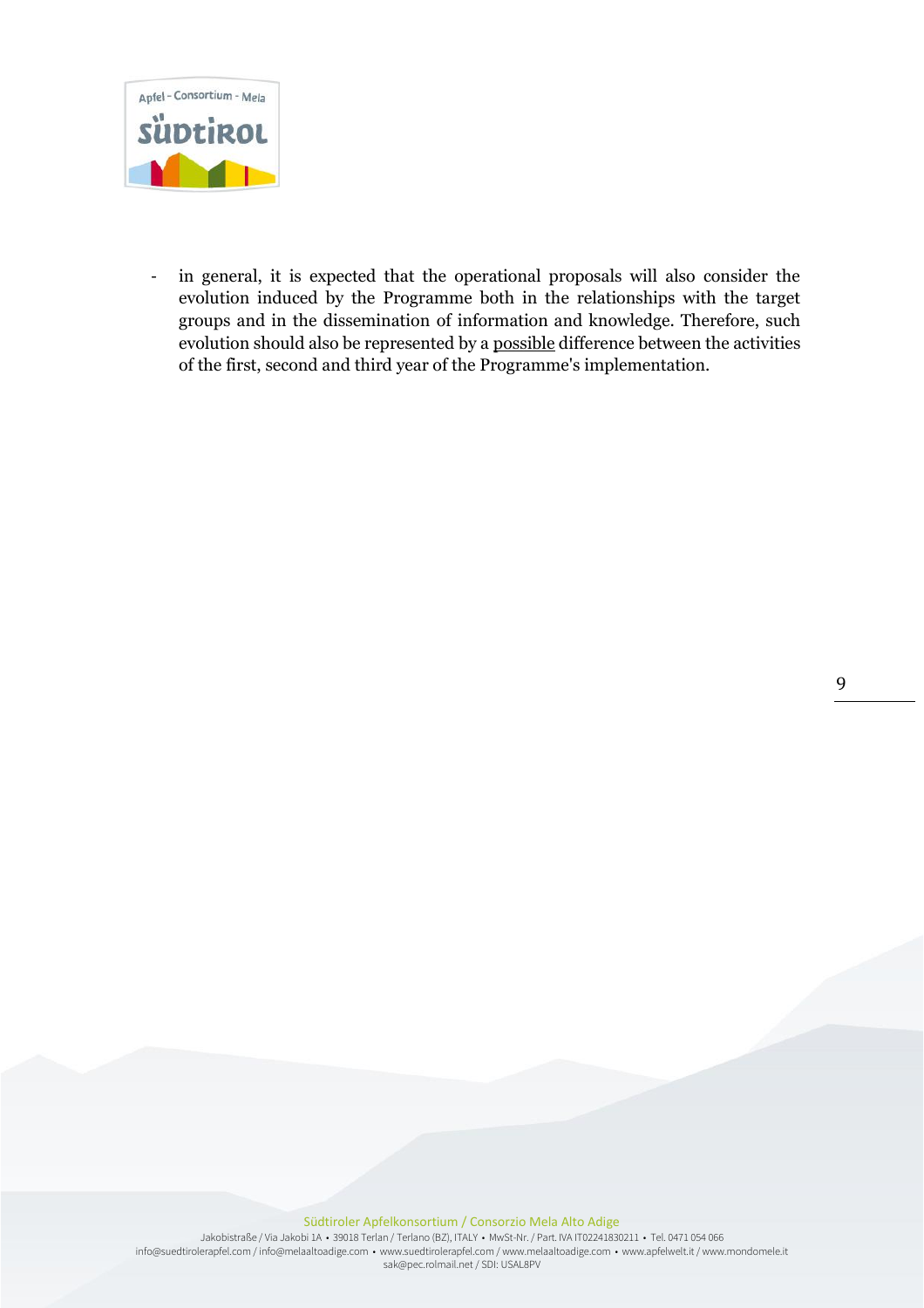

### **SELECTION PROCEDURE FOR THE IMPLEMENTING BODY OF THE PROGRAMME**

**NB:** Consorzio Mela Alto Adige (lead organisation) and the other partner organisations (VI.P and VOG) are not Body governed by public law, within the meaning of Article 2(1)(4) of Directive 2014/24/EU, therefore they are not required to apply the national rules transposing the European Directives on public procurement (in Italy, Legislative Decree no. 50/2016). Notwithstanding the above, since this Tender procedure is called in compliance with the principles of cross-border interest, transparency, publicity, impartiality, equal treatment of candidates, as well as the conditions indicated in the abovementioned European Commission Guidelines and the Decree of the Director General of the Ministry of Agriculture, Food and Forestry Policies No. 0208929, Directive 2014/24/EU and Legislative Decree 50/2016 are considered and/or referred to and applied when appropriate, within the scope of execution of the Tender itself.

# **REQUIREMENTS FOR PARTICIPATING IN THE TENDER**

## *Absence of causes for exclusion from participation*

Participation in this competitive procedure is reserved for economic operators who, on the date of the presentation of the offer, declare that no reasons for exclusion exist in accordance with the Directive 2014/24/EU, or else reasons for exclusion that are associated with:

- criminal convictions;
- payment of taxes or social security contributions;
- insolvency, conflict of interest or criminal business acts.

The absence of these reasons for exclusion shall be attested to by means of the attached declaration (**Annex A**) signed by the legal representative.

# *Requirements of economic and financial capacity*

The economic operator that intends to participate in this tender for selection must have realised in the three-year period of 2018-2019-2020 (there will be considered only the last three approved budgets) total global revenues of no less than 1.500.000,00 Euros (in words: onemillionfivehundredthousandEuros) net of VAT, resulting from VAT declarations or the tax equivalent within the EU.

The possession of these requirements shall be attested to by means of the attached declaration (Annex A) signed by the legal representative.

Jakobistraße / Via Jakobi 1A • 39018 Terlan / Terlano (BZ), ITALY • MwSt-Nr. / Part. IVA IT02241830211 • Tel. 0471 054 066 info@suedtirolerapfel.com / info@melaaltoadige.com • www.suedtirolerapfel.com / www.melaaltoadige.com • www.apfelwelt.it / www.mondomele.it sak@pec.rolmail.net / SDI: USAL8PV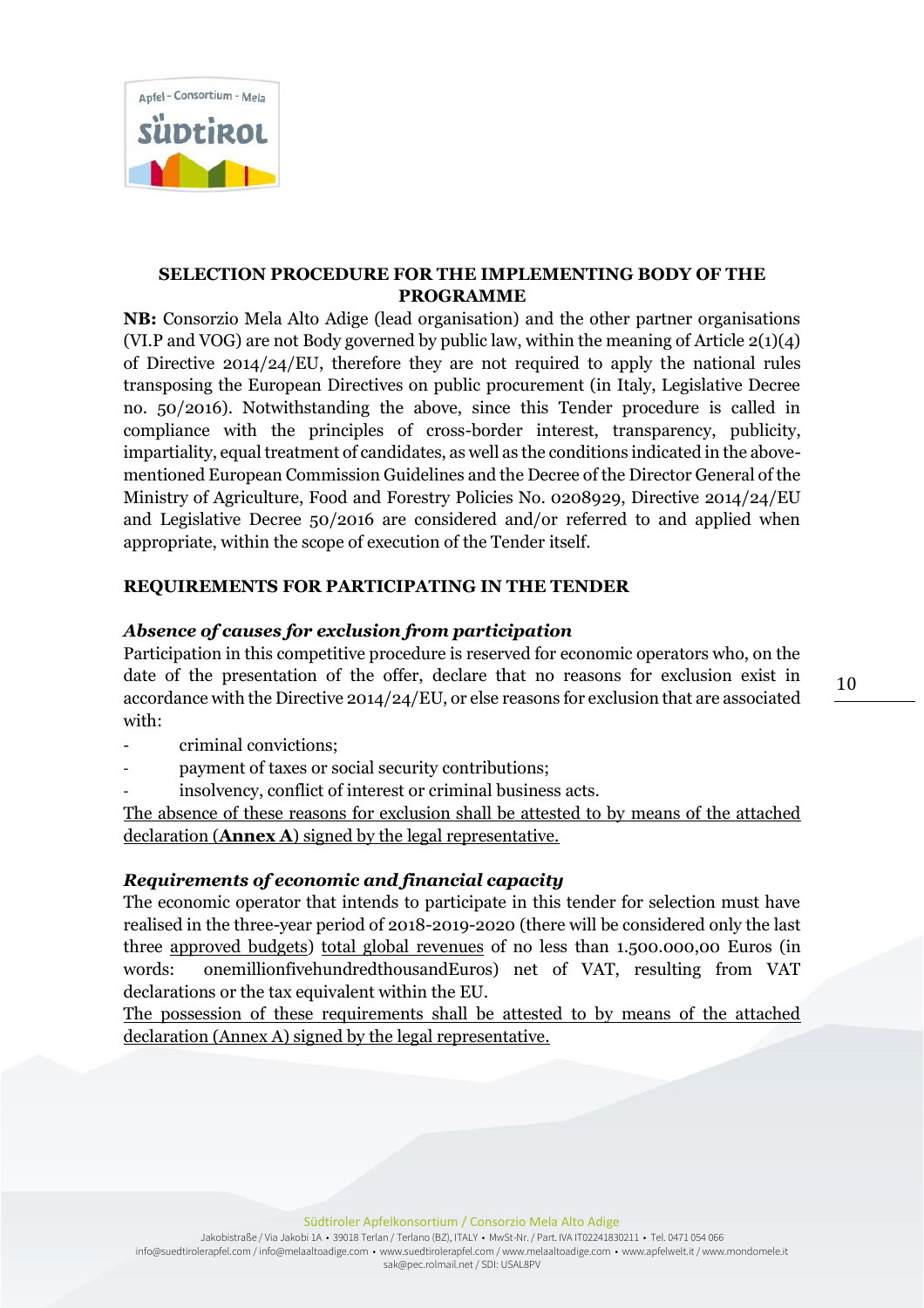

## *Requirements of technical and professional capacity*

The economic operator that intends to participate in this tender for selection must have realised in the three year period of 2018-2019-2020 (there will be considered only the last three approved budgets) services which are analogous to those that are the subject of this tender, for a total amount of no less than 900.000,00 Euros (in words: ninehundredthousandEuros) net of VAT, including the realisation of at least one structured project in communications, promotion, and the related advertising campaign.

The possession of these requirements shall be attested to by means of the attached declaration (Annex A) signed by the legal representative.

## **ADJUDICATION CRITERIA AND METHOD**

The contract will be awarded with the criteria of **the best value for money**, via application of the **aggregative compensating method**, also taking quality criteria into account.

In the presence of only one valid offer, the Consortium shall have the option of proceeding or not with the awarding of the tender.

In the event of a single submitted offer, the evaluation of the offer cannot be done with the below described methods, as they are based on a comparison between the different (at least 2) submitted proposals (considering the functioning of the aggregative-compensator method). In the event that the Consortium still decides to entrust the contract, even in case of a single submitted proposal, this proposal will be anyway evaluated with regard to its convenience, suitability and adequacy, according to established criteria.

In the event of a tie in the points attained between two or more proposals, the contract shall be awarded to the competitor that has achieved the highest number of points in the technical offer. In the event of a tie in the points in both the financial offer and the technical offer, a random drawing shall be held.

**Aspects of both the quality of service and price shall be jointly taken into account, and therefore the total 100 points shall be evaluated with the following proportions:**

| <b>QUALITY (TECHNICAL OFFER)</b>   | <b>MAXIMUM POINTS: 80</b>  |
|------------------------------------|----------------------------|
| <b>PRICE (FINANCIAL OFFER)</b>     | <b>MAXIMUM POINTS: 20</b>  |
| <b>TOTAL POINTS TO BE ASSIGNED</b> | <b>MAXIMUM POINTS: 100</b> |

Jakobistraße / Via Jakobi 1A • 39018 Terlan / Terlano (BZ), ITALY • MwSt-Nr. / Part. IVA IT02241830211 • Tel. 0471 054 066 info@suedtirolerapfel.com / info@melaaltoadige.com • www.suedtirolerapfel.com / www.melaaltoadige.com • www.apfelwelt.it / www.mondomele.it sak@pec.rolmail.net / SDI: USAL8PV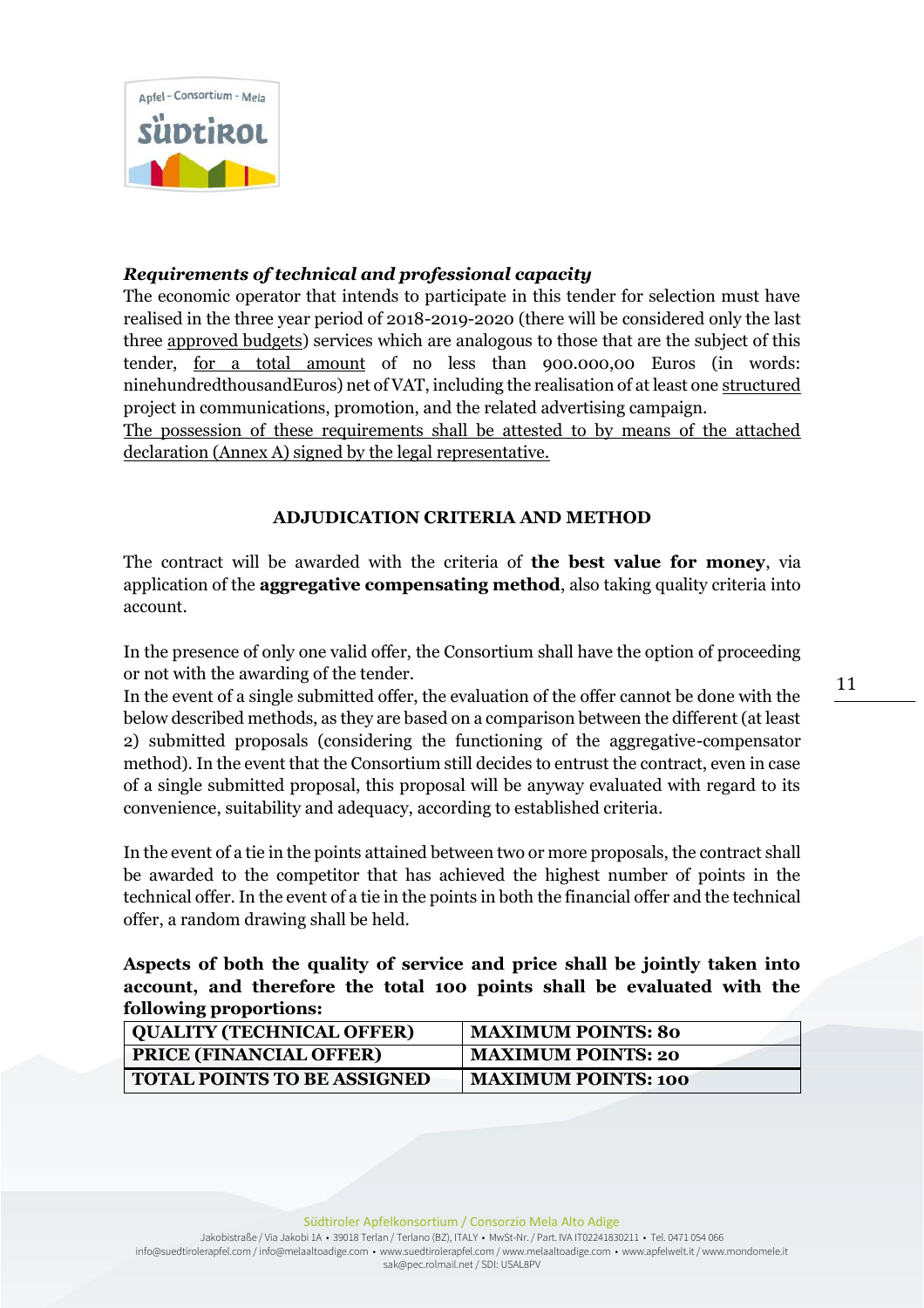

The points shall be assigned according to the following criteria:

## **QUALITY: TECHNICAL OFFER (80 POINTS)**

The Selection Committee shall examine the technical offer and shall assign the points on the basis of what will be declared, up to a maximum of 80 points, according to the subdivision indicated below:

| <b>QUALITY OF THE TECHNICAL OFFER</b> |                                                       |                                 |    |
|---------------------------------------|-------------------------------------------------------|---------------------------------|----|
| <b>CRITERIA</b>                       | <b>SUBCRITERIA</b>                                    | <b>MAXIMUM</b><br><b>POINTS</b> |    |
| 1. OVERALL                            | a) Adequacy of the overall strategy in terms of       | 10                              |    |
| <b>STRATEGY</b>                       | consistency with the goals, the subject to be         |                                 |    |
|                                       | handled and the timeline available for the            |                                 |    |
| 20 points                             | implementation of the Programme.                      |                                 |    |
|                                       | b) Coherence between the overall project strategy,    | 10                              |    |
|                                       | the single activities proposed and the achievable     |                                 |    |
|                                       | results.                                              |                                 |    |
| 2. CONCEPTION                         | a) Creativity in planning the proposal for key        | 10                              | 12 |
| <b>AND</b>                            | visual materials for the Programme and appeal of      |                                 |    |
| <b>DEVELOPMENT</b>                    | the proposal's visual impact.                         |                                 |    |
| <b>GRAPHIC</b>                        | b) Efficacy of the graphic proposals for the          | 5                               |    |
| <b>COMMUNICATION</b>                  | proposed key visual materials and of the              |                                 |    |
| <b>FORMAT</b>                         | communication concepts in order to guarantee          |                                 |    |
|                                       | that the aims defined for the Programme can be        |                                 |    |
| 35 points                             | reached.                                              |                                 |    |
|                                       | c) Ability to use advanced technologies applied to    | 5                               |    |
|                                       | communication.                                        |                                 |    |
|                                       | Flexibility and reproducibility of<br>d)<br>the       | 5                               |    |
|                                       | coordinated image:                                    |                                 |    |
|                                       | Assessment of the degree of flexibility (scalability) |                                 |    |
|                                       | and reproducibility of the graphic format in the      |                                 |    |
|                                       | applications;<br>various<br>of<br>assessment<br>the   |                                 |    |
|                                       | effectiveness, originality and communicative          |                                 |    |
|                                       | immediacy of the proposal.                            |                                 |    |

Südtiroler Apfelkonsortium / Consorzio Mela Alto Adige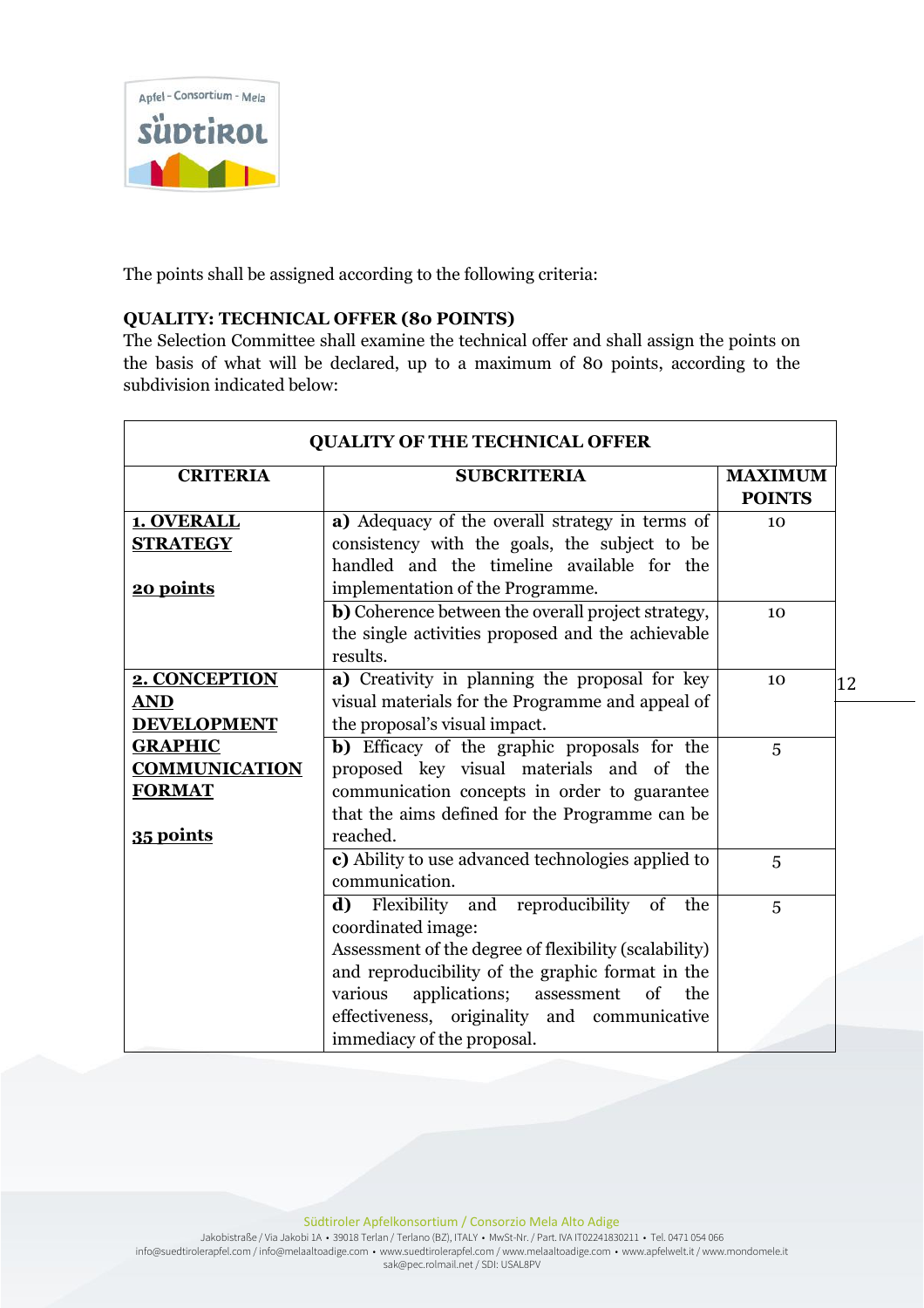

| <b>CRITERIA</b>                                             | <b>SUBCRITERIA</b>                                                                                                                                                                                                                                                                                                                                    | <b>MAXIMUM</b><br><b>POINTS</b> |
|-------------------------------------------------------------|-------------------------------------------------------------------------------------------------------------------------------------------------------------------------------------------------------------------------------------------------------------------------------------------------------------------------------------------------------|---------------------------------|
|                                                             | e) Graphic promotional materials proposal (such<br>as, e.g. Web site, brochure, recipe books, gadgets<br>or others).                                                                                                                                                                                                                                  | 10                              |
| 3.<br><b>METHODOLOGICAL</b><br><b>APPROACH</b><br>25 points | a) Description of the work group and of<br>operational modalities:<br>Quality of the organisational structure and of the<br>professional characteristics of the work group,<br>proposed in terms of the competences that they<br>possess;<br>Efficiency level of the proposed operational and<br>organisational methods.                              | 15                              |
|                                                             | <b>b</b> ) Timeline:<br>evaluation of the proposed planning in relation to<br>the carrying out of the activities, adequacy of the<br>proposed timing and consistency with the<br>duration of the Programme (3 years).                                                                                                                                 | 5                               |
|                                                             | c) Proposed methods for supervision<br>and<br>examination of the realisation of the initiatives and<br>of goals meeting:<br>Description of the analysis of the proposed<br>activities, measurement and evaluation of the<br>effectiveness of the communication actions, in<br>relation to the aims of the Programme and the type<br>of target groups. | 5                               |
| <b>TOTAL</b>                                                |                                                                                                                                                                                                                                                                                                                                                       | 80                              |

The Selection Committee shall evaluate each proposal, and shall assign a qualitative coefficient for each criterion/sub-criterion with a variable value between zero and one, attributed according to the judgment of individual commissioners on the basis of the following table:

| <b>QUALITATIVE JUDGEMENT</b> | <b>COEFFICIENTS</b> |
|------------------------------|---------------------|
| Evaluated unverifiable       |                     |
| Evaluated insignificant      | 0.1                 |

Südtiroler Apfelkonsortium / Consorzio Mela Alto Adige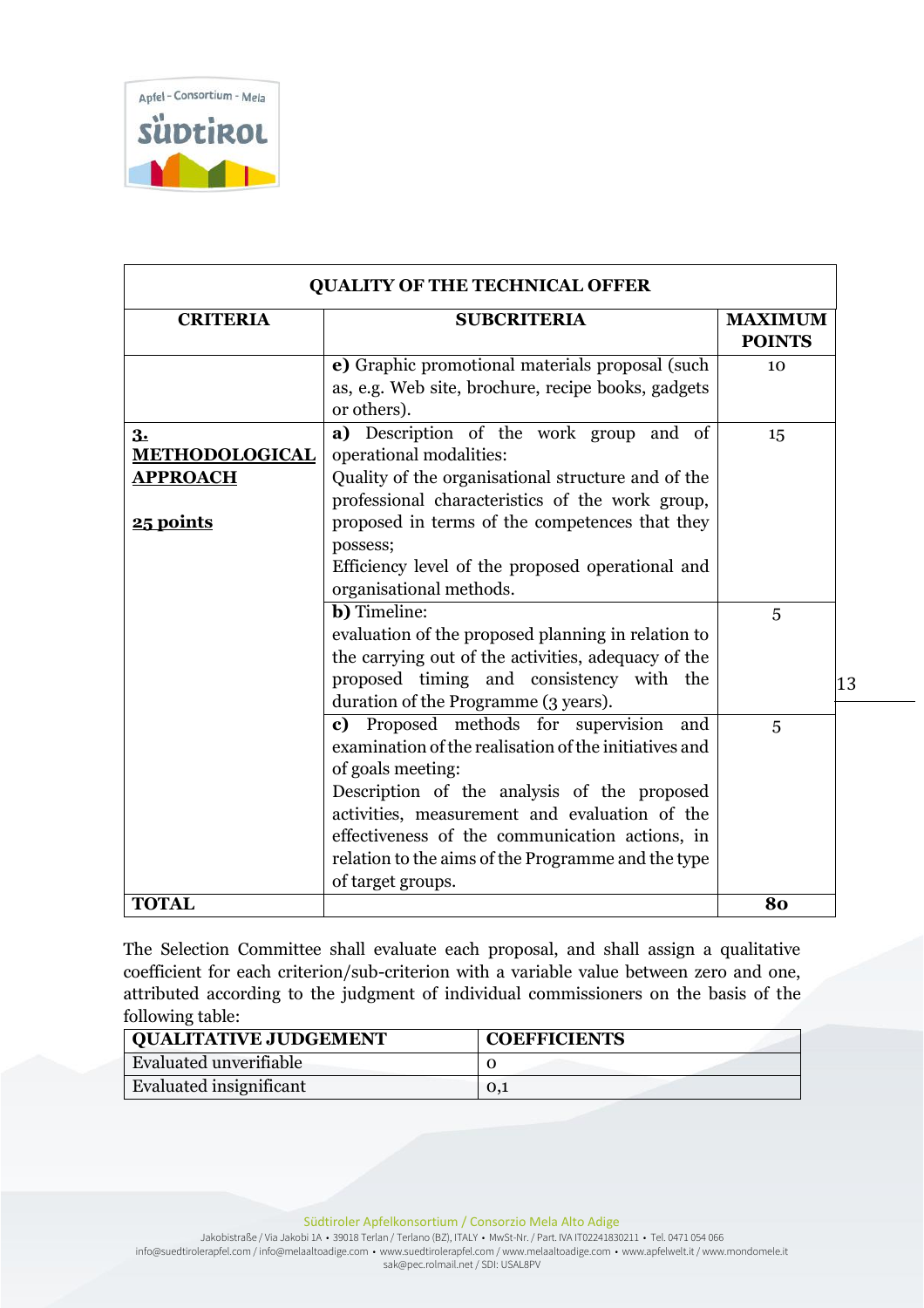

| Evaluated just enough                                                                                                                                                     | 0,2                             |
|---------------------------------------------------------------------------------------------------------------------------------------------------------------------------|---------------------------------|
| Evaluated enough                                                                                                                                                          | 0,3                             |
|                                                                                                                                                                           |                                 |
| Evaluation between enough/passable                                                                                                                                        | 0,4                             |
|                                                                                                                                                                           |                                 |
|                                                                                                                                                                           |                                 |
|                                                                                                                                                                           |                                 |
|                                                                                                                                                                           |                                 |
|                                                                                                                                                                           |                                 |
|                                                                                                                                                                           |                                 |
|                                                                                                                                                                           |                                 |
|                                                                                                                                                                           |                                 |
|                                                                                                                                                                           |                                 |
|                                                                                                                                                                           |                                 |
| <b>Evaluated passable</b><br>Evaluation between passable/good<br>Evaluated good<br>Evaluation between good/very good<br>Evaluated very good<br><b>Evaluated excellent</b> | 0,5<br>0,6<br>0,7<br>0,8<br>0,9 |

For the purposes of score attribution and calculation, any incomplete values will be rounded off to the second decimal number.

The method thus foresees the following steps:

- a) attribution of a coefficient for every proposal, or a value of between 0 and 1 for each criterion by each commissioner;
- b) calculation of an assigned coefficients average for every proposal by all commissioners for each criterion – provisional average;
- c) transformation of these provisional averages into definitive averages (identifying the maximum score among those assigned for each criterion in all the proposals, setting this value as equal to 1 and then making the initially-calculated provisional averages proportional to this maximum average).

These coefficients will then be multiplied by the importance (score) attributed to each individual criterion indicated in the above table (pages  $6 - 7$ ), according to the following formula:

# $C(a) = \sum_{n}[Wi * V(a)i]$

Where:

- $C(a)$  = evaluation index of proposal "a"
- **n** = total requirements/criteria number
- **Wi** = requirements/criteria score attributed (i)
- $V(a)$ **i** = coefficient of the proposal of the offer "a" in comparison to the requirement (i)

### **PRICE: FINANCIAL OFFER (20 POINTS)**

Südtiroler Apfelkonsortium / Consorzio Mela Alto Adige

Jakobistraße / Via Jakobi 1A • 39018 Terlan / Terlano (BZ), ITALY • MwSt-Nr. / Part. IVA IT02241830211 • Tel. 0471 054 066 info@suedtirolerapfel.com / info@melaaltoadige.com • www.suedtirolerapfel.com / www.melaaltoadige.com • www.apfelwelt.it / www.mondomele.it sak@pec.rolmail.net / SDI: USAL8PV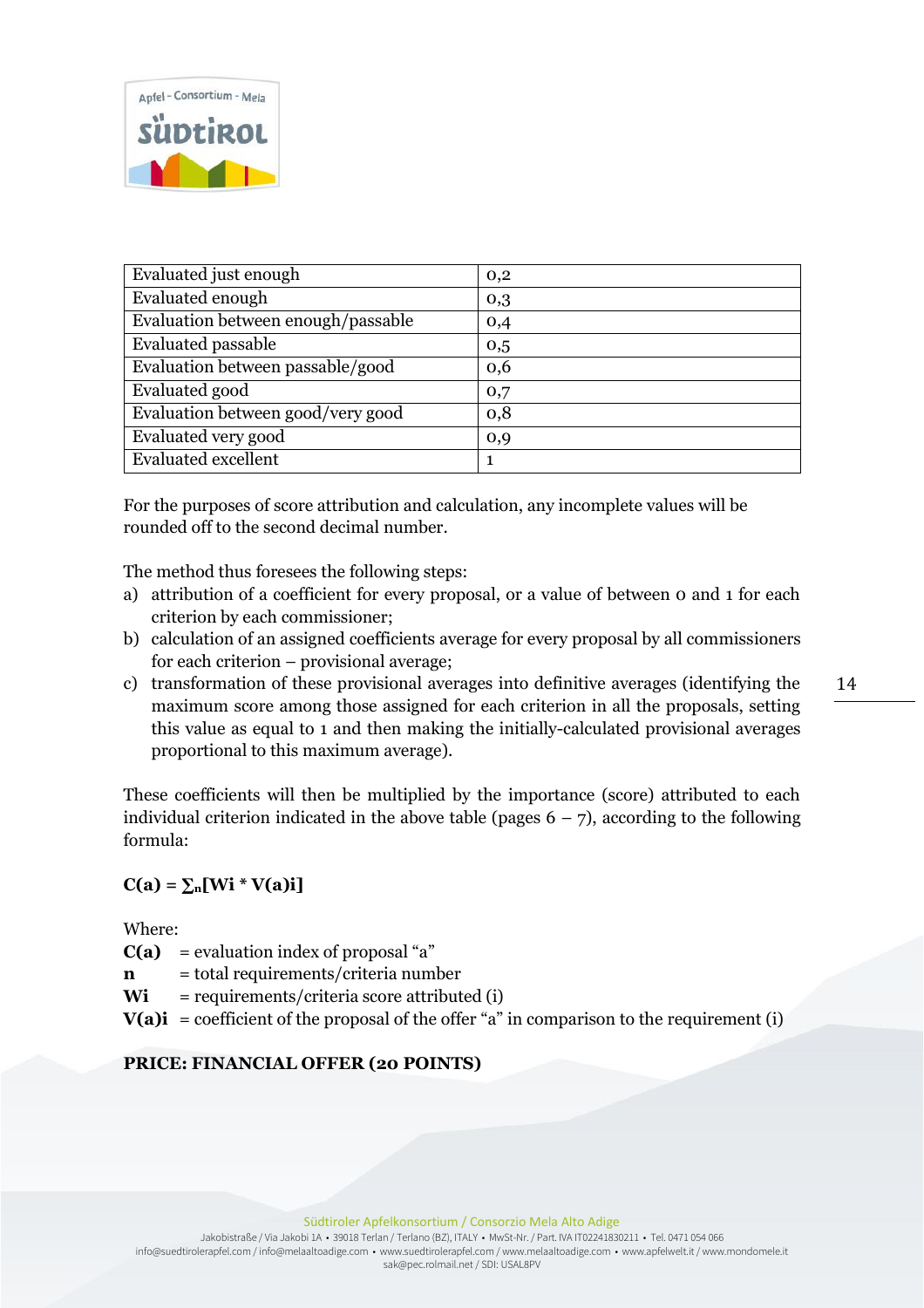

| <b>PRICE: FINANCIAL OFFER</b> |                                                                                                                                                                                                                            |              |  |
|-------------------------------|----------------------------------------------------------------------------------------------------------------------------------------------------------------------------------------------------------------------------|--------------|--|
| <b>CRITERIA</b>               | <b>SUBCRITERIA</b>                                                                                                                                                                                                         |              |  |
|                               |                                                                                                                                                                                                                            | <b>SCORE</b> |  |
| 1. FINANCIAL                  | a) Analysis of the costs-effectiveness of the                                                                                                                                                                              | 7            |  |
| <b>ANALYSIS</b>               | proposed initiatives, according to market prices.                                                                                                                                                                          |              |  |
| 14 points                     | b) Analysis of the unitary cost of every action<br>expressed through the ratio between total costs of<br>the action (including the fee) and the number of<br>direct contacts expected (or products/achievable<br>results). | 7            |  |
| <b>2. FEE</b><br>6 points     | a) Assessment of the congruity of the fee, expressed<br>in days/person, required for the realisation of every<br>action, on the basis of the cost of every action and of<br>the expected benefits.                         | 6            |  |
| <b>TOTAL</b>                  |                                                                                                                                                                                                                            | 20           |  |

The "Financial Analysis" criterion score, which is that of its two sub-criteria a) and b), will be assigned on the basis of the same procedure followed for the evaluation of the technical proposal.

The "Fee" criterion score will instead be assigned as follows:

- a) calculation of the percentage depreciation of each proposal, taking as base value the proposal with the highest sum;
- b) calculation of the coefficient to be attributed to each percentage depreciation according to the following formula:

 $V(a) = R_a / R_{max}$ 

Where:

- $V(a) =$  coefficient of the "a" proposal attributed to the "fee" criterion
- $\bf{R}_a$  = percentage depreciation of the "a" proposal
- **Rmax** = depreciation of the lowest proposal
- c) calculation of the score to be attributed to this criterion through the following formula:

 $P(a) = Wp * V(a)$ 

Where:

 $P(a)$  = score attributed for the "fee" criterion to proposal "a"

Südtiroler Apfelkonsortium / Consorzio Mela Alto Adige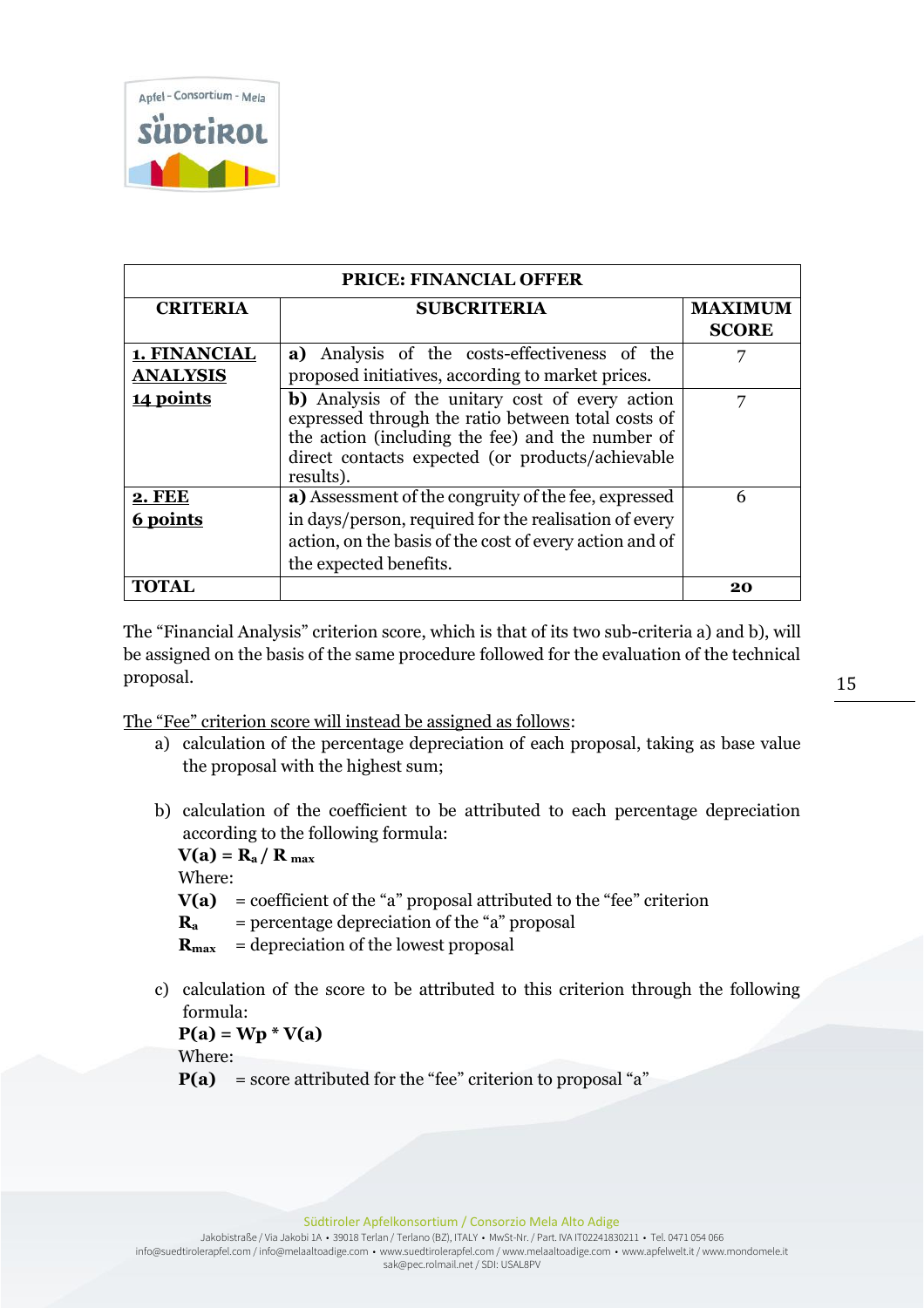

 $Wp$  = maximum score attributed to the "fee" criterion  $(= 6 \text{ points})$  $V(a)$  = proposal "a" coefficient attributed to the "fee" criterion

The total score attributed to each contribution will be obtained by adding the derived technical proposal evaluation score with the score derived from evaluation of the financial proposal.

**Final selection and identification of the winning contestant will be drafted on the basis of scores attributed to the proposals.**

16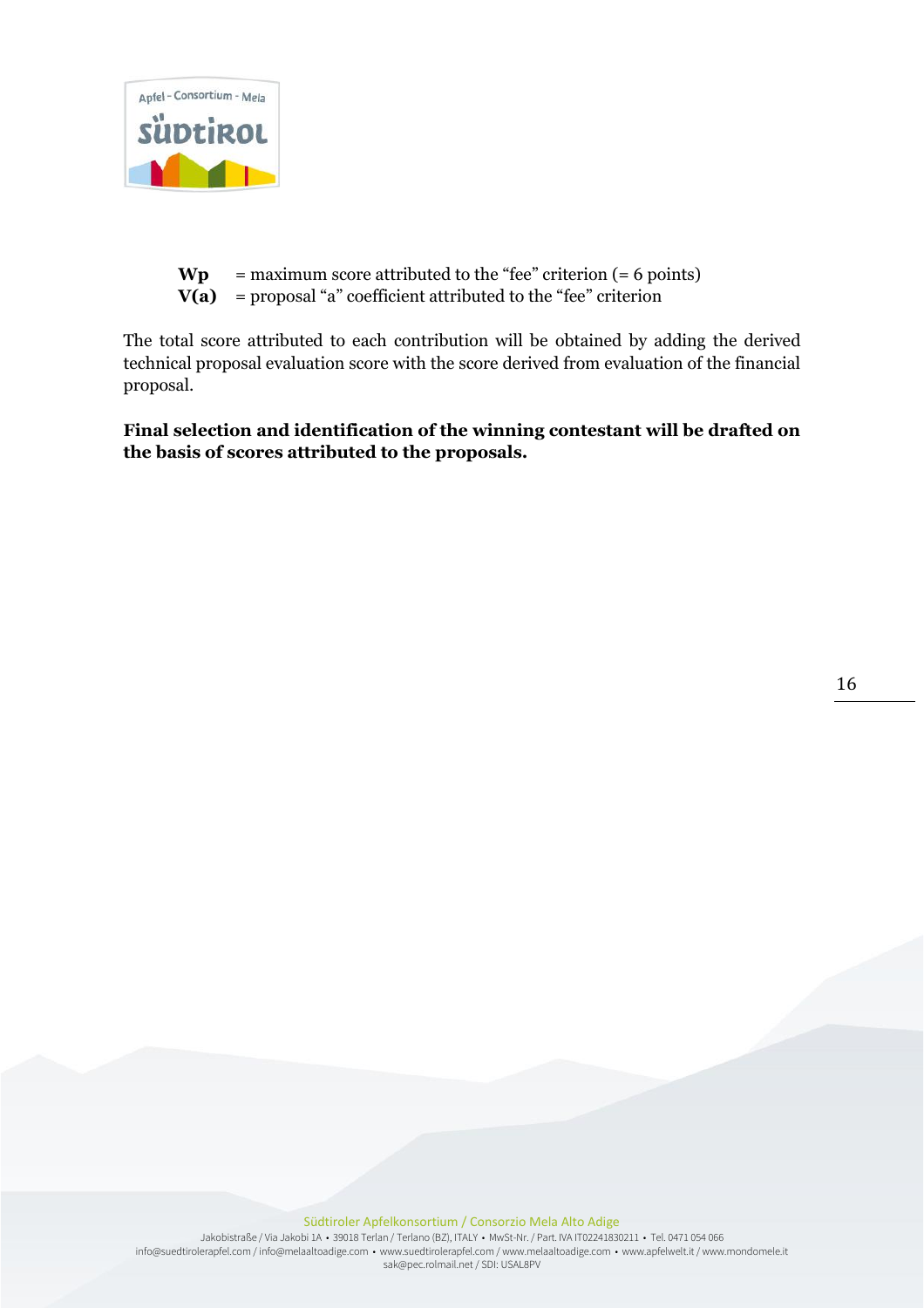

### **METHOD OF PRESENTATION OF THE PROPOSALS**

With a failure to comply resulting in exclusion from the competition, the bodies that are interested in participating in the Tender for the selection of the Implementing Body shall deliver all of the necessary documentation **in a unique packet containing three envelopes**:

### **ENVELOPE A – Administrative documentation, which shall contain:**

- o Annex A filled out and signed by the legal representative;
- o Subscriber's current and valid identity document;
- o Current and valid Company Registration Report or the registration in a commercial register held by the Member State in which the economic operator is established.

### **ENVELOPE B – Technical offer, which shall contain:**

- o Detailed description of the activities/initiatives proposed
- o Indicative timeline of the proposed Programme activities
- o Presentation (as much detailed as possible) of the economic operator taking part in the Tender for Selection
- o Presentation of the work group and detailed description of the professional operators involved and of their competences

### **ENVELOPE C – Financial offer, which shall contain:**

- o Detailed financial plan for each proposed activity/initiative and related fee to be provided in Excel format
- o Summarized budget for the three-year period to be provided in Excel format

In the subsequent sections (Instructions for the presentation of the technical offer and Instructions for the presentation of the financial offer), indications shall be provided on how the technical offer and the financial offer shall have to be drawn up.

The documentation may be drawn up in either Italian or English, and it **shall have to be presented** by the participant in the competition both in paper format **and** in electronic format – printable and copyable – on a USB stick, **within and no later than February 21st, 2022 at 4.00 pm.** The delivery of the packet (containing the documentation) shall remain at the exclusive risk of the sender in the event that, for any reason whatsoever, it does not reach the destination within the aforementioned final deadline.

Jakobistraße / Via Jakobi 1A • 39018 Terlan / Terlano (BZ), ITALY • MwSt-Nr. / Part. IVA IT02241830211 • Tel. 0471 054 066 info@suedtirolerapfel.com / info@melaaltoadige.com • www.suedtirolerapfel.com / www.melaaltoadige.com • www.apfelwelt.it / www.mondomele.it sak@pec.rolmail.net / SDI: USAL8PV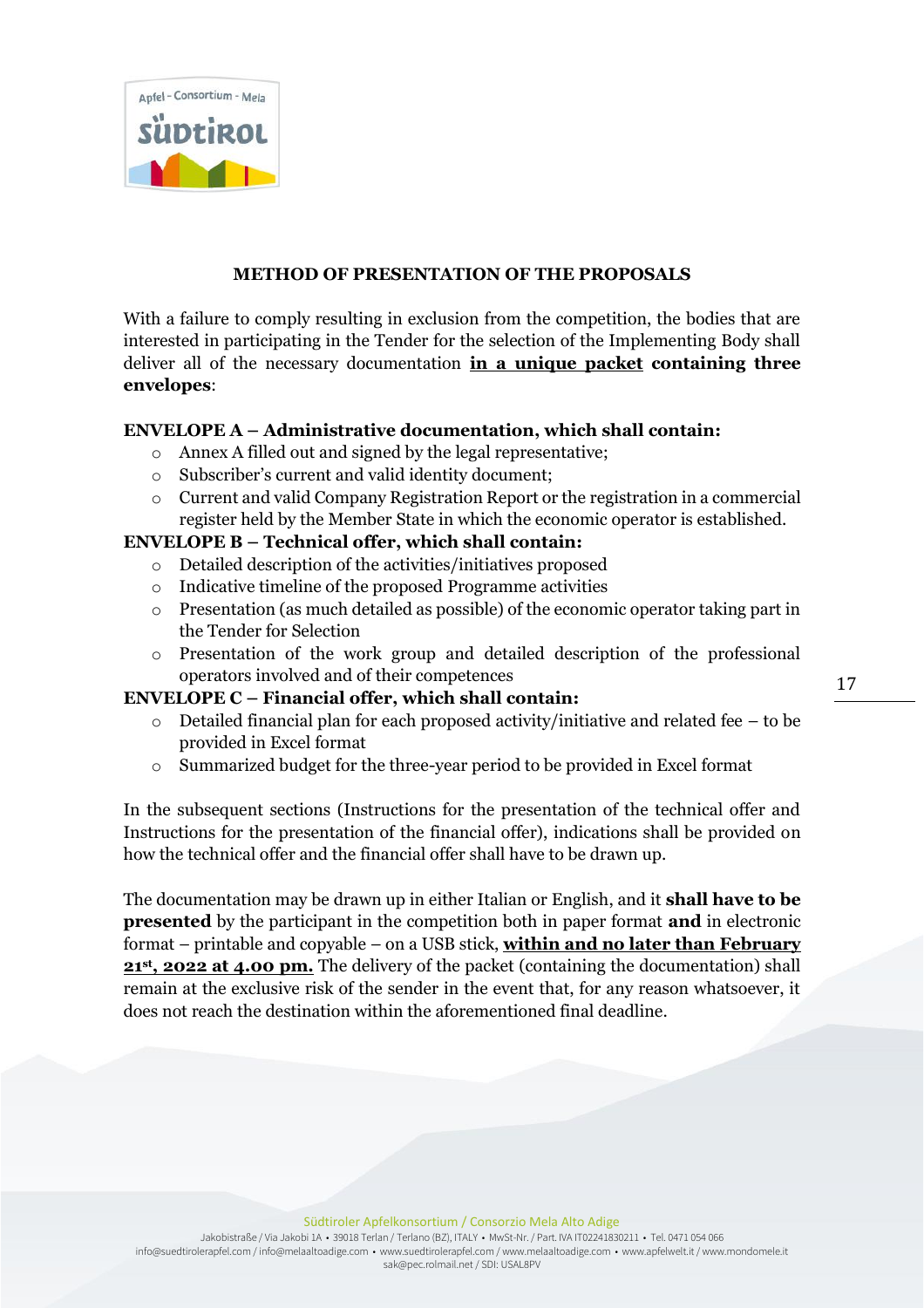

# **Mailing address to which proposals have to be delivered by the aforementioned deadline**  CONSORZIO MELA ALTO ADIGE Via Jakobi, 1/A 39018 Terlano (BZ) – ITALY **c.a. (to the attention of) dott.ssa Anna Oberkofler**

On the envelope containing the paper documentation please write the following: "**Call for Tender for the selection of an Implementing Body – DO NOT OPEN" – and the name of the body/agency/company participating in the Tender for Selection.**

**The Selection Committee**, an *ad hoc* body that will be created specifically **after** the deadline for submission of tenders, will be charged for the evaluation and selection of the proposals received, will be nominated by the Consorzio (as Lead organisation) and will be composed of representatives of the Proposing Organisations, as well as any external consultants, **and shall meet at the seat of Consorzio Mela Alto Adige (Casa della Mela), in Terlano (BZ), via Jakobi 1/A, 39018, on February 23rd, 2022 at 1.30 p.m. for the purpose of carrying out the selection procedure.**

The opening of the envelopes (Envelopes A) containing the administrative documentation of the participants in the Selection Tender - in order to admit them to the Tender itself will take place at the above-mentioned seat of the **Consorzio Mela Alto Adige** on **February 23rd, 2022 at 1.30 p.m.** in public session.

**The public session – which will be streamed** in order to comply with the containment measures of the COVID-19 pandemic – may be attended by the legal representative (or person delegated by him in writing) of each of the participating agencies/economic operators, presenting an identification document.

**The streaming link will be sent to the agencies that request it. The request must be sent to the e-mail address: [anna.oberkofler@suedtirolerapfel.com](mailto:anna.oberkofler@suedtirolerapfel.com)  with the subject line "Link request for IB public session". Requests must be submitted after the deadline for packets delivery (it means, after 4.00 p.m. of February 21st, 2022), but no later than 4:00 p.m. of February 22nd, 2022).** 

In order to participate to the public session, a copy of the identity document of the legal representative of the economic operator must be made available or - in the case of a delegated person - a copy of the proxy, signed and accompanied by a copy of the identity documents of the subscribers.

Südtiroler Apfelkonsortium / Consorzio Mela Alto Adige

Jakobistraße / Via Jakobi 1A • 39018 Terlan / Terlano (BZ), ITALY • MwSt-Nr. / Part. IVA IT02241830211 • Tel. 0471 054 066 info@suedtirolerapfel.com / info@melaaltoadige.com • www.suedtirolerapfel.com / www.melaaltoadige.com • www.apfelwelt.it / www.mondomele.it sak@pec.rolmail.net / SDI: USAL8PV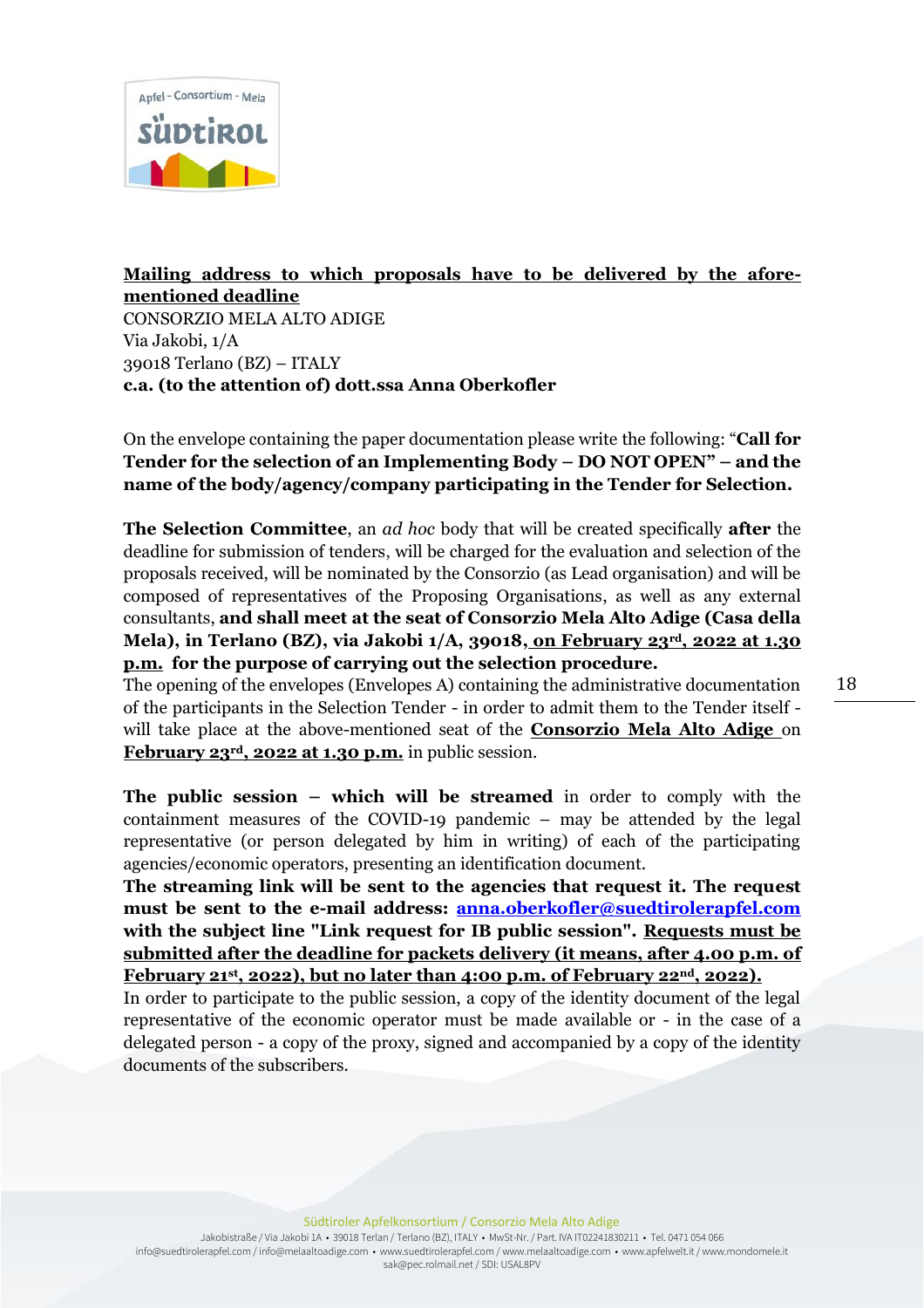

Once the opening of Envelopes A has been completed and the eligibility of the proposers has been established, the Technical Proposals (Envelope B) and the Economic Proposals (Envelope C) will be evaluated by the Selection Committee, in a private session.

## **NOTICE ON THE OUTCOME OF THE TENDER**

Timely notice on the results of the Tender for Selection shall be provided by e-mail to all participants. The results shall also be published on the Website of the Consortium **within 7 business days of the conclusion of the selection process.**

### **Notice to eventual ineligible participants in the tender**

Any eventual participants in the selection procedure who have been excluded as unsatisfactory one or more requirements for participation in the tender and indicated in the Technical Specifications, will be notified via email, within the aforesaid term:

- the reason for exclusion from the tender procedure;
- the name and address of the awarded operator.

# **Communication to the participants admitted to the tender (winner and noncontractors)**

Within the aforesaid term, it will be communicated by e-mail, both to the winning participant and to those not awarded:

- the name and address of the winning participant, with an indication of the overall vote received;
- the respective evaluation form of the recipient of the communication

# **Publication on the results of the tender procedure:**

Within the aforesaid term, on the Consortium's (Consorzio Mela Alto Adige) website shall be published the outcome of the Tender for Selection. Furthermore, the results will be timely published on the TED portal [\(https://ted.europa.eu/TED/main/HomePage.do\)](https://ted.europa.eu/TED/main/HomePage.do), online version of the supplement to the Official Journal of the European Union dedicated to European public procurement.

# **Additional information may be requested exclusively to the following e-mail address:**

Dott.ssa Anna Oberkofler: **[anna.oberkofler@suedtirolerapfel.com](mailto:anna.oberkofler@suedtirolerapfel.com)** (highlighting in the subject line "EU Call 2022")

Südtiroler Apfelkonsortium / Consorzio Mela Alto Adige

Jakobistraße / Via Jakobi 1A • 39018 Terlan / Terlano (BZ), ITALY • MwSt-Nr. / Part. IVA IT02241830211 • Tel. 0471 054 066 info@suedtirolerapfel.com / info@melaaltoadige.com • www.suedtirolerapfel.com / www.melaaltoadige.com • www.apfelwelt.it / www.mondomele.it sak@pec.rolmail.net / SDI: USAL8PV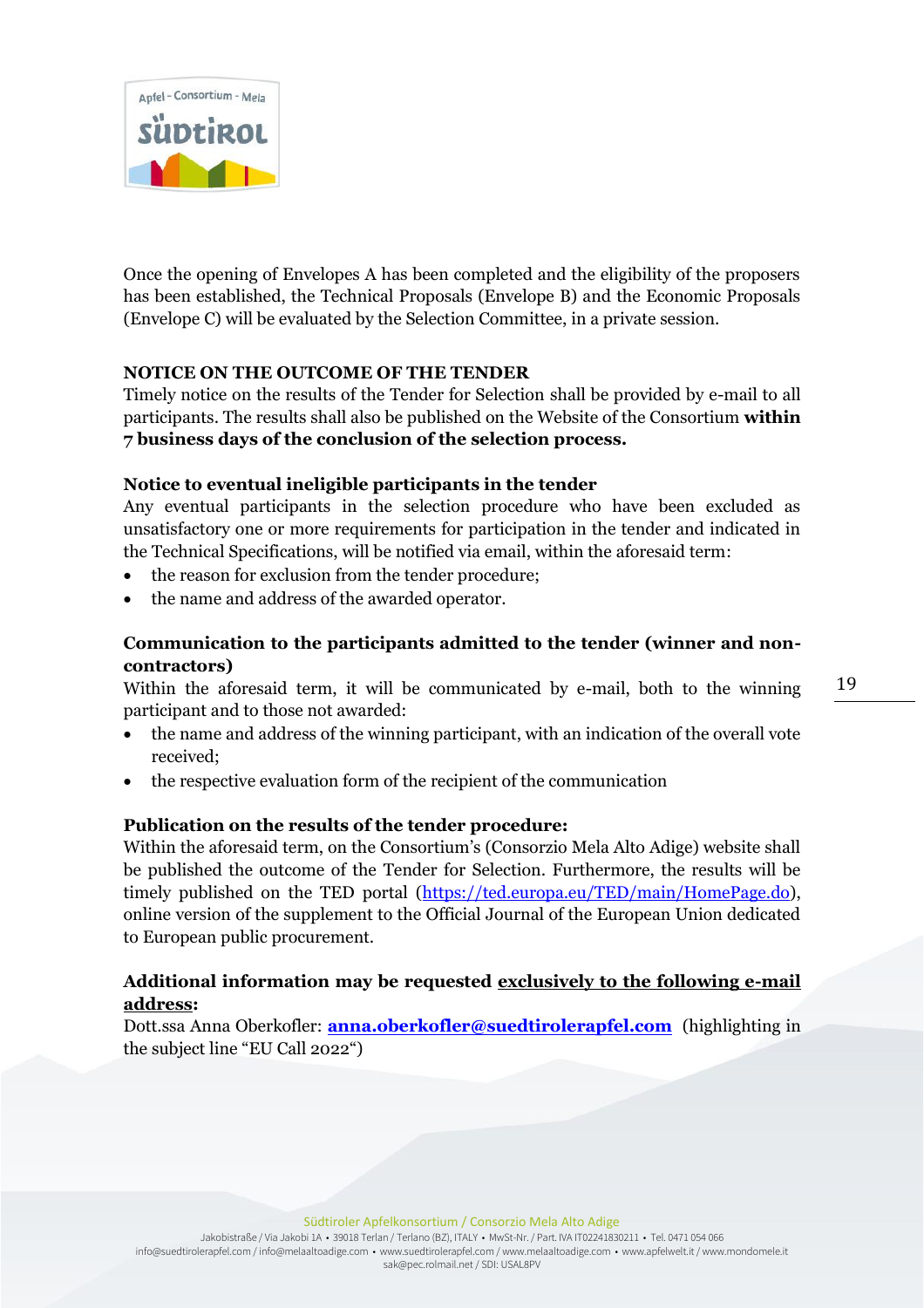

### **COMPETITION DOCUMENTS**

- PUBLIC NOTICE
- TECHNICAL SPECIFICATIONS
- ANNEX A

20

#### Südtiroler Apfelkonsortium / Consorzio Mela Alto Adige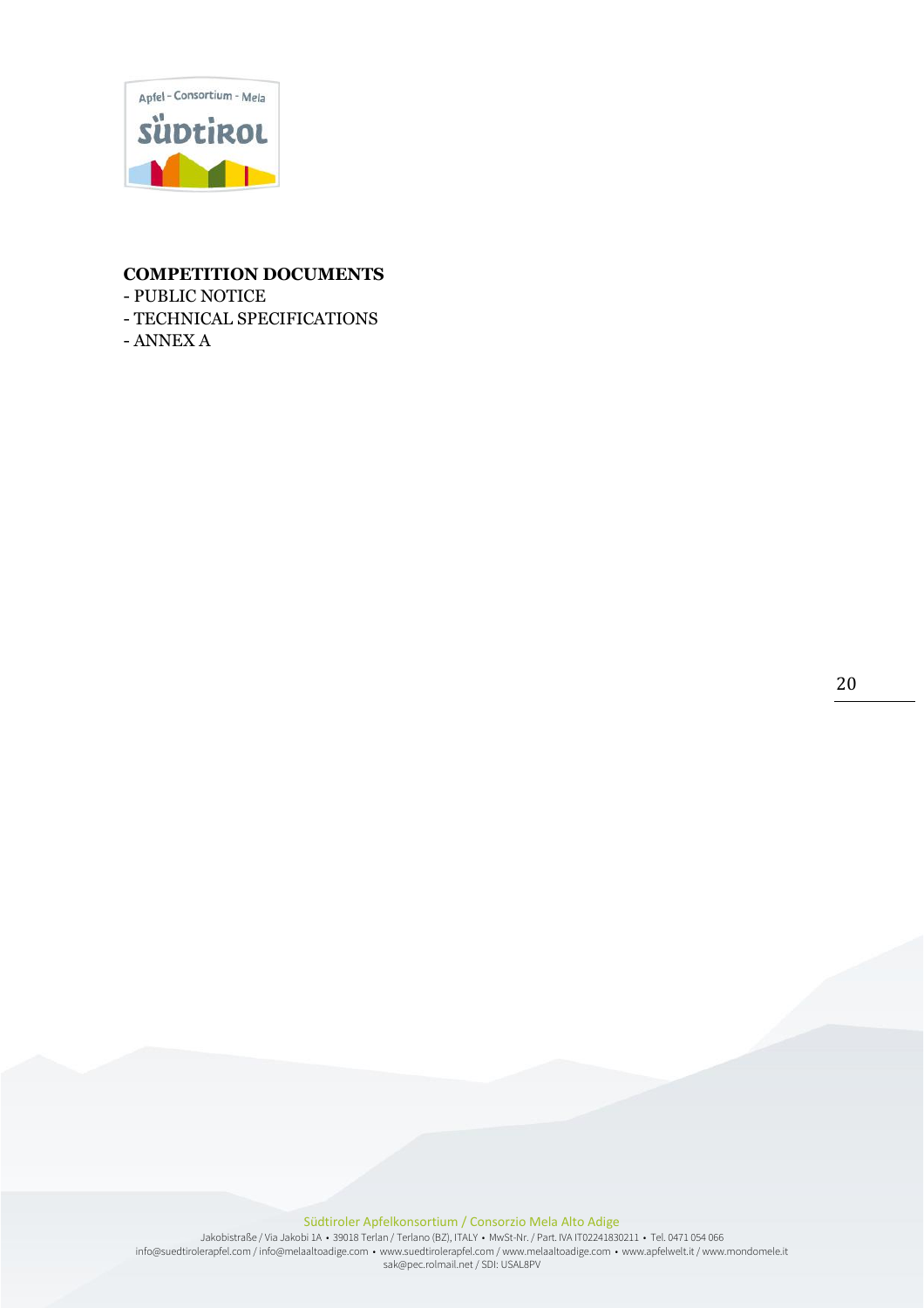

# **INSTRUCTIONS FOR THE PRESENTATION OF THE TECHNICAL OFFER – ENVELOPE B**

As was indicated at the previous paragraph "Instructions for the presentation of proposals", **Envelope B – Technical Offer** will have to include the following documents:

# *Detailed description of the activities/initiatives proposed*

The financial operator taking part in the Tender for Selection shall define the promotional and informational plan, proposing the activities/initiatives that it considers to be most effective and structuring them according to what was indicated in the previous paragraph. The choice of the activities/initiatives that are proposed shall be motivated, in relation to the effectiveness in achieving the Programme objectives, to the thematic areas to be disseminated and treated and to the typology of the target countries and groups, demonstrating a well-considered reflection in view of the maximum impact that can be attained.

It is advisable to propose initiatives capable of achieving the envisioned goals at the highest levels.

A description of the Programme of proposed activities will have to be supplied, with the indication of the activities / initiatives plan which shall be carried out in **each** target country during **each** of the three years.

The description needs to be supplied for each individual proposed activity/initiative and it shall indicate at least:

- the title of the activity/initiative;
- target group/groups of the proposed activity;
- a description of the activity;
- main results and number and type of expected contacts (direct and indirect), broken down by type of target group involved (the importance of this last point should not be underestimated).

Please notice that the information supplied for each activity/initiative will then be compared to the relative costs indicated in the Financial Offer – Envelope C, in order to evaluate their economic viability and consistency.

Südtiroler Apfelkonsortium / Consorzio Mela Alto Adige

Jakobistraße / Via Jakobi 1A • 39018 Terlan / Terlano (BZ), ITALY • MwSt-Nr. / Part. IVA IT02241830211 • Tel. 0471 054 066 info@suedtirolerapfel.com / info@melaaltoadige.com • www.suedtirolerapfel.com / www.melaaltoadige.com • www.apfelwelt.it / www.mondomele.it sak@pec.rolmail.net / SDI: USAL8PV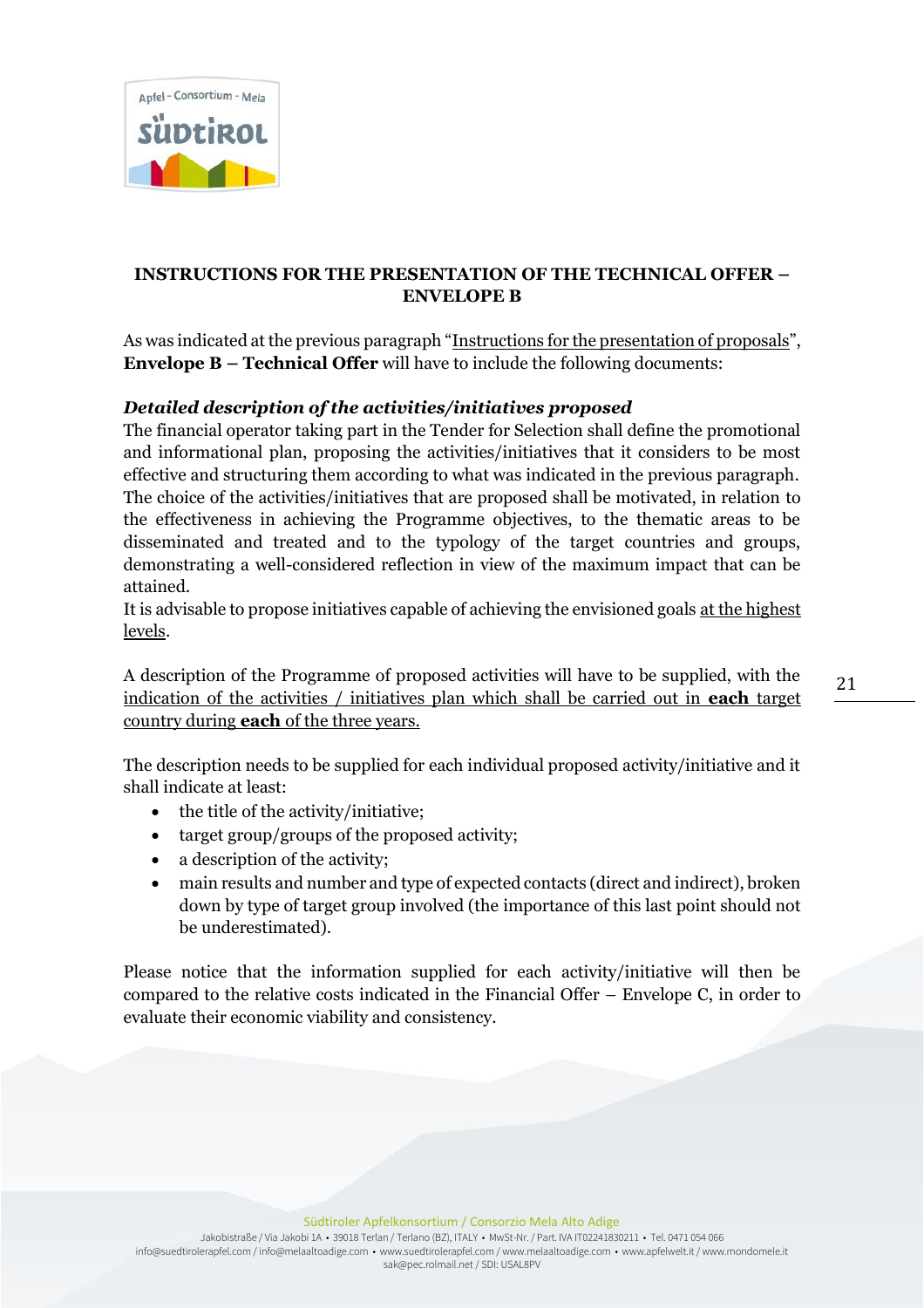

### *Approximate timeline for the proposed Programme*

The economic operator who will take part in the Tender for Selection will have to supply an approximate timeline of the proposed activities/initiatives, divided by country/year/month.

### *Presentation of the economic operator taking part in the Tender for Selection*

The economic operator who will take part in the Tender for Selection will have to provide a **general presentation** in terms of its: contacts, experiences completed within the sector of the promotion/information on high quality agricultural products, experience in the realisation of events in general, PR and Press Office activities, organisation of tastings at points of sale and press campaigns, development of promotional/informational materials, management of websites and social media, participation to fairs and organization of event sponsorships.

**Information on the economic operator's belonging to networks** of similar bodies operating within the same field, at a European and international level and, in particular, **in the countries target of the Programme** must be provided here**.**

### *Presentation of the Work Group*

The economic operator who will take part in the Tender for Selection will have to provide a **presentation of the work group**, including a **detailed description of the professional operators** used and of their competences.

The description of the activities/initiatives, the timeline, the presentation of the economic operator and of the work group shall together form the technical offer, on the basis of which the quality of the proposal will be evaluated.

22

Südtiroler Apfelkonsortium / Consorzio Mela Alto Adige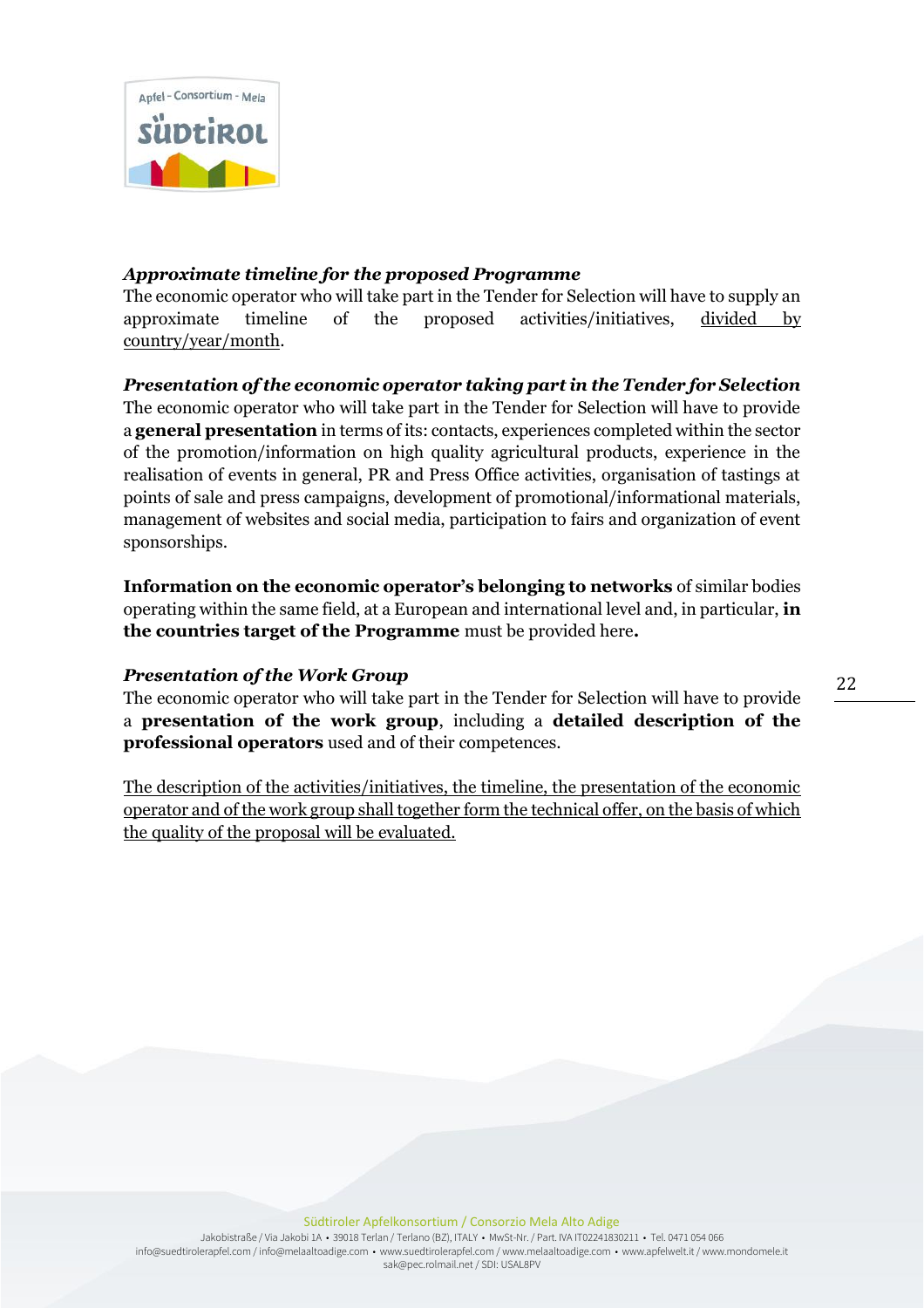

## **INSTRUCTIONS FOR THE PRESENTATION OF THE FINANCIAL OFFER – ENVELOPE C**

As was indicated at the paragraph "Instructions for the presentation of proposals", **Envelope C – Financial Offer**, will have to include the following documents:

## *Detailed financial plan for each proposed activity/initiative*

The economic operator who will take part in the Tender for Selection will have to provide a detailed financial plan for each proposed activity/initiative, divided by country and by year, structured by the following table (Table "**DETAILED FINANCIAL PLAN**"). The Detailed Financial Plan shall be provided even electronically in EXCEL-format.

Each proposed activity will have to include the expected costs in as much detail as possible, and said costs will have **to be indicated net of VAT.**

Costs must be organized and presented in a table (called Detailed Financial Plan) including the name of the initiative and the single items which make up the initiative, in order to reach a total amount (total cost of the Actions), made up of the costs of the single initiatives, which in turn must be made up of the single cost items.

For each action, it is possible to include costs for supervision activities in the target countries by the Implementing body, such as, for example, flights, accommodation and meals.

With regards to the **costs relating to the fee for the Implementing Body**, they may be presented in the **form of days/person in relation to each individual initiative**, detailing the methods and the data necessary to quantify them. These costs regard all of the activities that are necessary for the organisation and realisation of the initiatives (such as the selection of and contacts with suppliers, price research, the selection of the location, reservations, organisation of events, defining of operative strategies, etc.)

Not included in the fee is any activity carried out directly by the executing body – including using its own staff – for example: translations, creation of the website, creation of social media and subsequent posting activities, creation of press releases, staff briefing activities or sub-suppliers, etc. This kind of cost, since it corresponds to real activities, falls within the budget plan as a budget line.

Südtiroler Apfelkonsortium / Consorzio Mela Alto Adige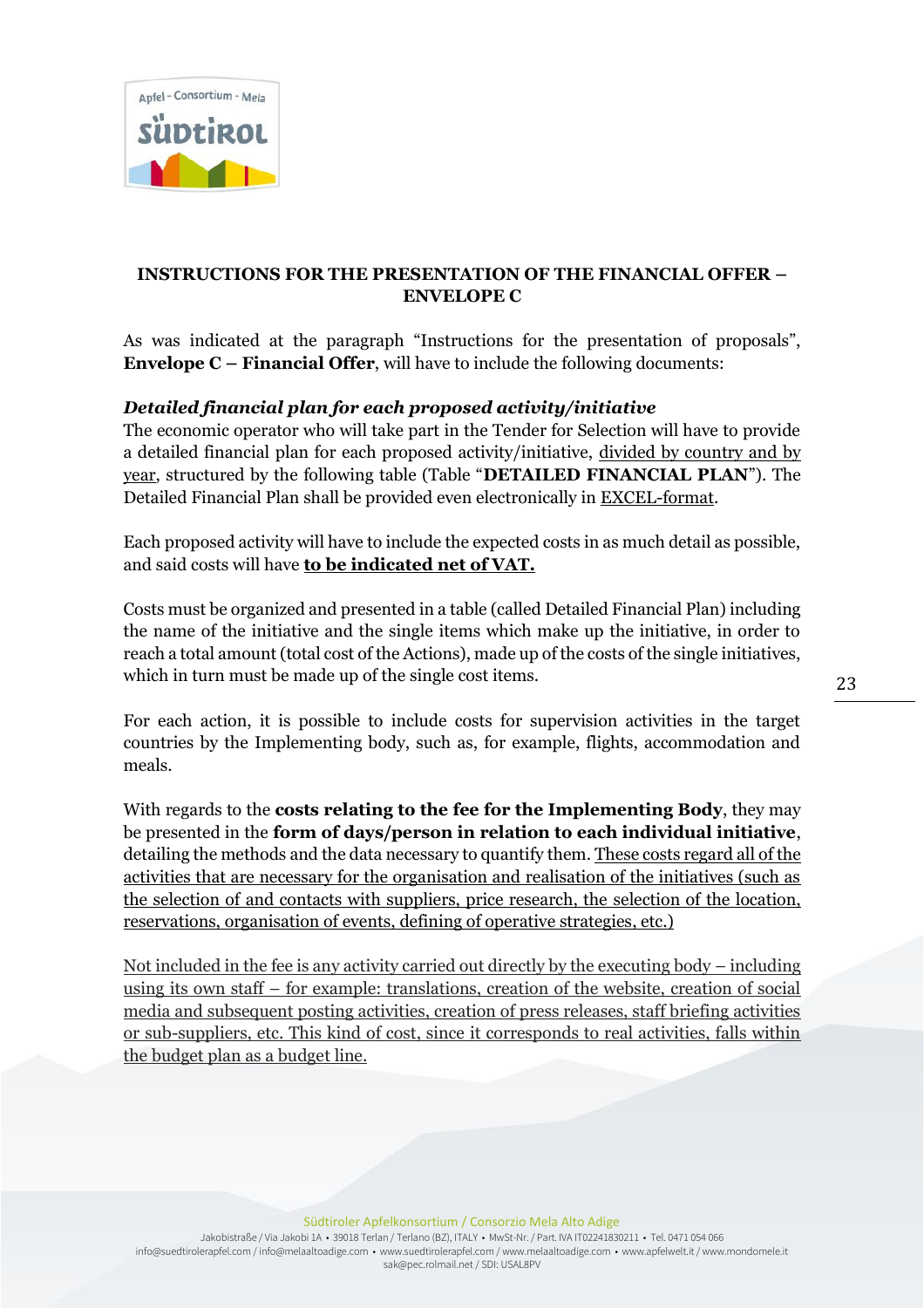

A table is expected to be filled in for each country and divided by year, with the outline of the total costs of the proposed activities and the relative costs of the agency's fees, including an indication of the number of days envisioned and of the cost per day. It is shown below an example of budget table:

| <b>DETAILED FINANCIAL PLAN</b>                            |                   |                   |                          |
|-----------------------------------------------------------|-------------------|-------------------|--------------------------|
| <b>COUNTRY X</b>                                          |                   |                   |                          |
| <b>Public Relations – Press Event</b>                     |                   | <b>YEAR</b>       | <b>YEAR</b>              |
|                                                           | $\mathbf{1}$      | $\overline{2}$    | 3                        |
| Room renting                                              | XXX€              | XXX€              | XXX€                     |
| Audio/video setup                                         | XXX€              | XXX€              | XXX€                     |
| Catering (light dinner for<br>$\equiv$ people)            | XXX€              | XXX€              | XXX€                     |
| Supporting staff ( __ event hosts)                        | XXX€              | XXX€              | XXX€                     |
| Other (to be detailed)                                    | $XXX \in$         | $XXX \mathcal{L}$ | $XXX \mathcal{L}$        |
| <b>Yearly total amount per activity</b>                   | <b>XXXX</b>       | <b>XXXX</b>       | <b>XXXX</b>              |
|                                                           | $X \in$           | $X \in$           | $X \in$                  |
| Agency fees (unitary cost per day for a senior consultant | XXX $\epsilon$    | XXX€              | XXX€                     |
| or for a junior consultant)                               |                   |                   |                          |
| Number of days expected                                   | XX                | XX                | XX                       |
| Total agency fee (unitary cost x number of days)          | <b>XXXX</b>       | <b>XXXX</b>       | <b>XXXX</b>              |
|                                                           | €                 | €                 | €                        |
| Yearly total per action, including the fees               | <b>XXXX</b>       | <b>XXXX</b>       | <b>XXXX</b>              |
|                                                           | $X \in$           | $X \in$           | $X \in$                  |
|                                                           | <b>YEAR</b>       |                   |                          |
| <b>EVENTS - Seminars</b>                                  |                   | <b>YEAR</b>       | <b>YEAR</b>              |
|                                                           | 1                 | $\bf{2}$          | 3                        |
| Room renting                                              | XXX€              | XXX€              | XXX€                     |
| Audio/video setup                                         | $XXX \in$         | $XXX \in$         | XXX€                     |
| Speaker                                                   | XXX€              | $XXX \in$         | XXX€                     |
| Other (to be detailed)                                    | $XXX \mathcal{L}$ | XXX€              | XXX€                     |
| <b>Yearly total amount per activity</b>                   |                   | <b>XXXX</b>       | <b>XXXX</b>              |
|                                                           |                   | $X \in$           | $\mathbf{X}\mathbf{\in}$ |
| Agency fees (unitary cost per day for a senior consultant |                   | XXX €             | XXX€                     |
| or for a junior consultant)                               |                   |                   |                          |
| Number of days expected                                   | XX                | XX                | <b>XX</b>                |

Südtiroler Apfelkonsortium / Consorzio Mela Alto Adige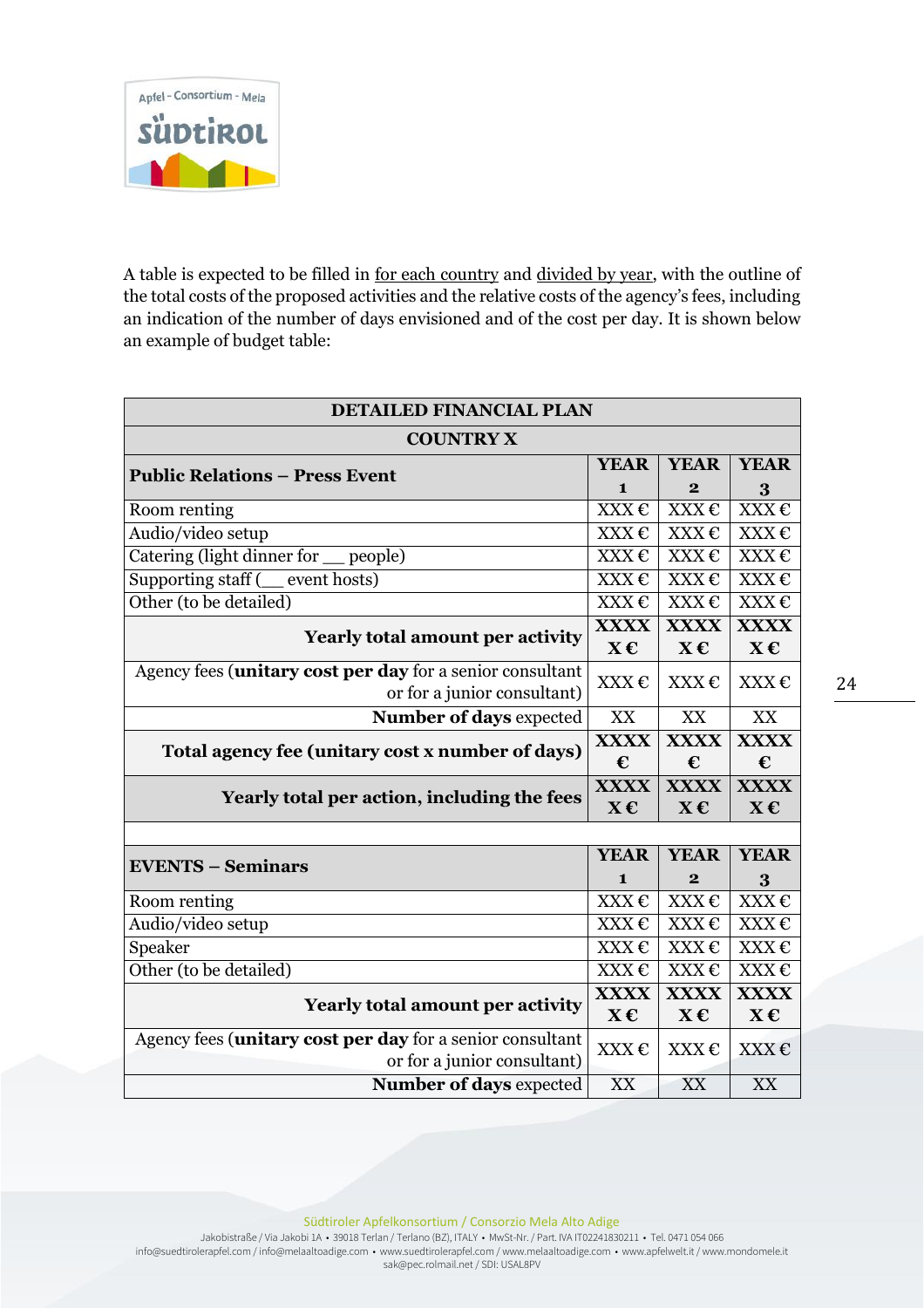

| Total agency fee (unitary cost x number of days) |  | XXXX   XXXX   XXXX |         |
|--------------------------------------------------|--|--------------------|---------|
|                                                  |  |                    |         |
| Yearly total per action, including the fees      |  | XXXX   XXXX   XXXX |         |
|                                                  |  | $X \in \mathbb{C}$ | $X \in$ |

**The total amount of**  $\epsilon$  **1.852.322,00** available to carry out the actions (in the threeyear-period), including the cost of the fee for the Implementing Body, **must be divided as follows between the target countries:**

Italy – 45%, 833.544,90 €; Germany – 30%, 555.696,60 €; Spain – 25%, 463.080,50€.

## *Summary budget per Country and Year*

The economic operator who will take part in the Tender for the Selection will have to supply a **summary table for each country for the three-year period**, which will have to include details, for each proposed activity/initiative, the total cost of the activity, and the related cost of the fee. The global budget must be structured on the basis of the following table and must also be attached to the proposal in EXCEL-format:

| --      |
|---------|
|         |
| ۰.<br>v |
|         |

| <b>SUMMARY BUDGET (EXAMPLE)</b>                   |                   |  |
|---------------------------------------------------|-------------------|--|
| <b>COUNTRY1</b>                                   |                   |  |
| <b>Public Relations – Press Event</b>             | Three-year period |  |
| Cost for the execution of the activity/initiative |                   |  |
| Cost of the fee                                   |                   |  |
| Total per action + fee for the three-year period  |                   |  |
| <b>EVENTS - Seminars</b>                          |                   |  |
| Cost for the execution of the activity/initiative |                   |  |
| Cost of the fee                                   |                   |  |
| Total per action + fee for the three-year period  |                   |  |
| <b>Other Activities</b>                           |                   |  |
| Cost for the execution of the activity/initiative |                   |  |
| Cost of the fee                                   |                   |  |
| Total per action + fee for the three-year period  |                   |  |

Südtiroler Apfelkonsortium / Consorzio Mela Alto Adige